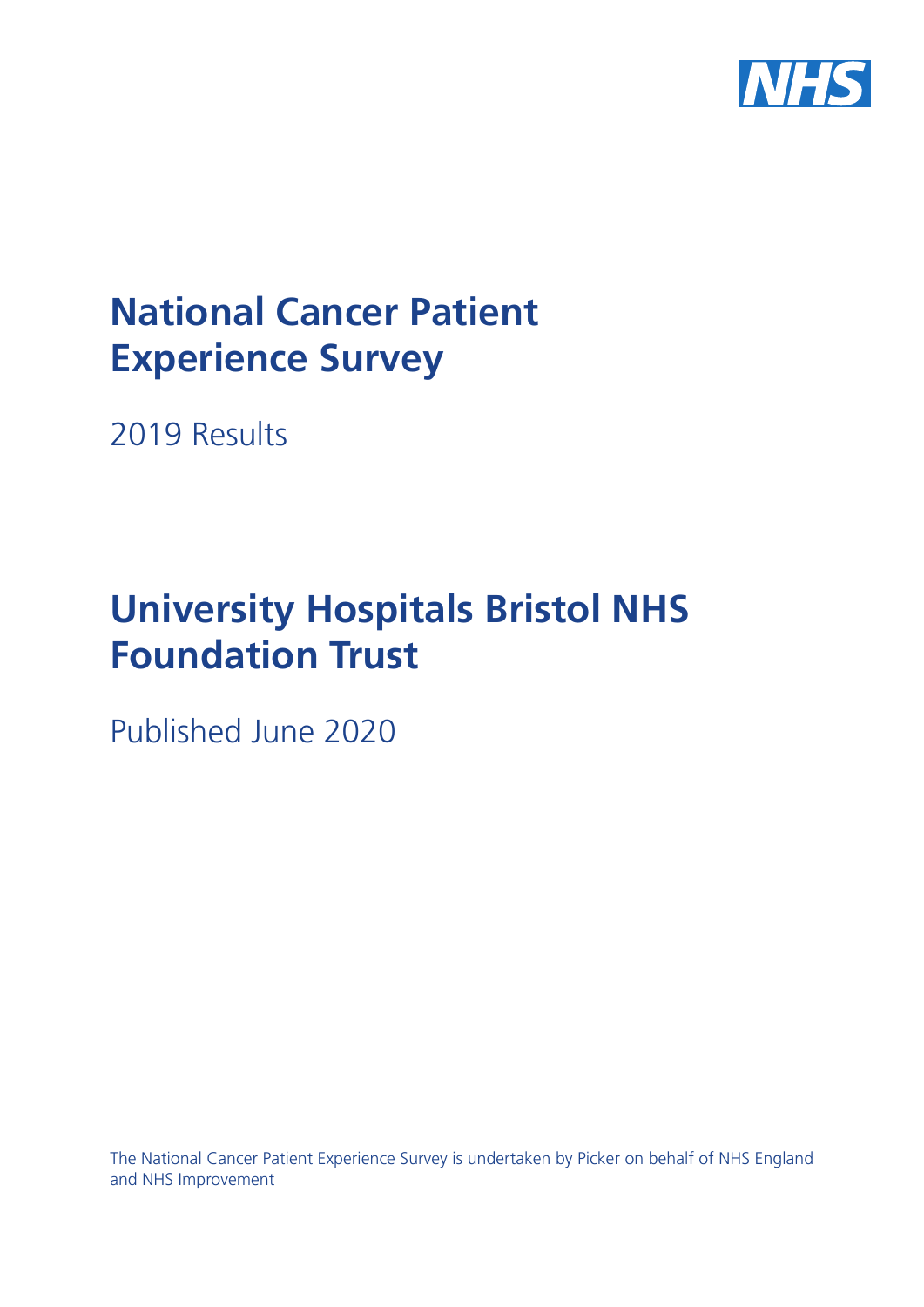## **Executive Summary** Case Mix Adjusted scores

### **Cancer Dashboard Questions**

The following seven questions are included in phase 1 of the Cancer Dashboard developed by Public Health England and NHS England:

Q61. Patient's average rating of care scored from very poor to very good

| $\Omega$ | 2                | 3                                                             | 4 | 5 | 6 | 8 | 9   | 10                                                                                            |
|----------|------------------|---------------------------------------------------------------|---|---|---|---|-----|-----------------------------------------------------------------------------------------------|
|          |                  |                                                               |   |   |   |   | 8.9 |                                                                                               |
| $80\%$   |                  |                                                               |   |   |   |   |     | Q18. Patient definitely involved as much as they wanted in decisions about care and treatment |
|          |                  |                                                               |   |   |   |   |     | Q19. Patient given the name of a CNS who would support them through their treatment           |
|          |                  | Q20. Patient found it very or quite easy to contact their CNS |   |   |   |   |     |                                                                                               |
|          |                  |                                                               |   |   |   |   |     | Q39. Patient always felt they were treated with respect and dignity while in hospital         |
|          | leaving hospital |                                                               |   |   |   |   |     | Q41. Hospital staff told patient who to contact if worried about condition or treatment after |
| 64%      | treatment        |                                                               |   |   |   |   |     | Q55. General practice staff definitely did everything they could to support patient during    |

### **Questions Outside Expected Range**

|                                                                                                         |            | Case Mix Adjusted Scores   |                            |                   |
|---------------------------------------------------------------------------------------------------------|------------|----------------------------|----------------------------|-------------------|
|                                                                                                         | 2019 Score | Lower<br>Expected<br>Range | Upper<br>Expected<br>Range | National<br>Score |
| Q22. Hospital staff gave information about support or self-help groups for people with<br>cancer        | 94%        | 85%                        | 91%                        | 88%               |
| Q34. Patient thought there were always or nearly always enough nurses on duty to care for<br>them       | 71%        | 58%                        | 71%                        | 64%               |
| Q38. Hospital staff definitely did everything they could to help control pain                           | 87%        | 79%                        | 87%                        | 83%               |
| Q55. General practice staff definitely did everything they could to support patient during<br>treatment | 64%        | 54%                        | 62%                        | 58%               |
| Q60. Someone discussed with patient whether they would like to take part in cancer<br>research          | 42%        | 21%                        | 39%                        | 30%               |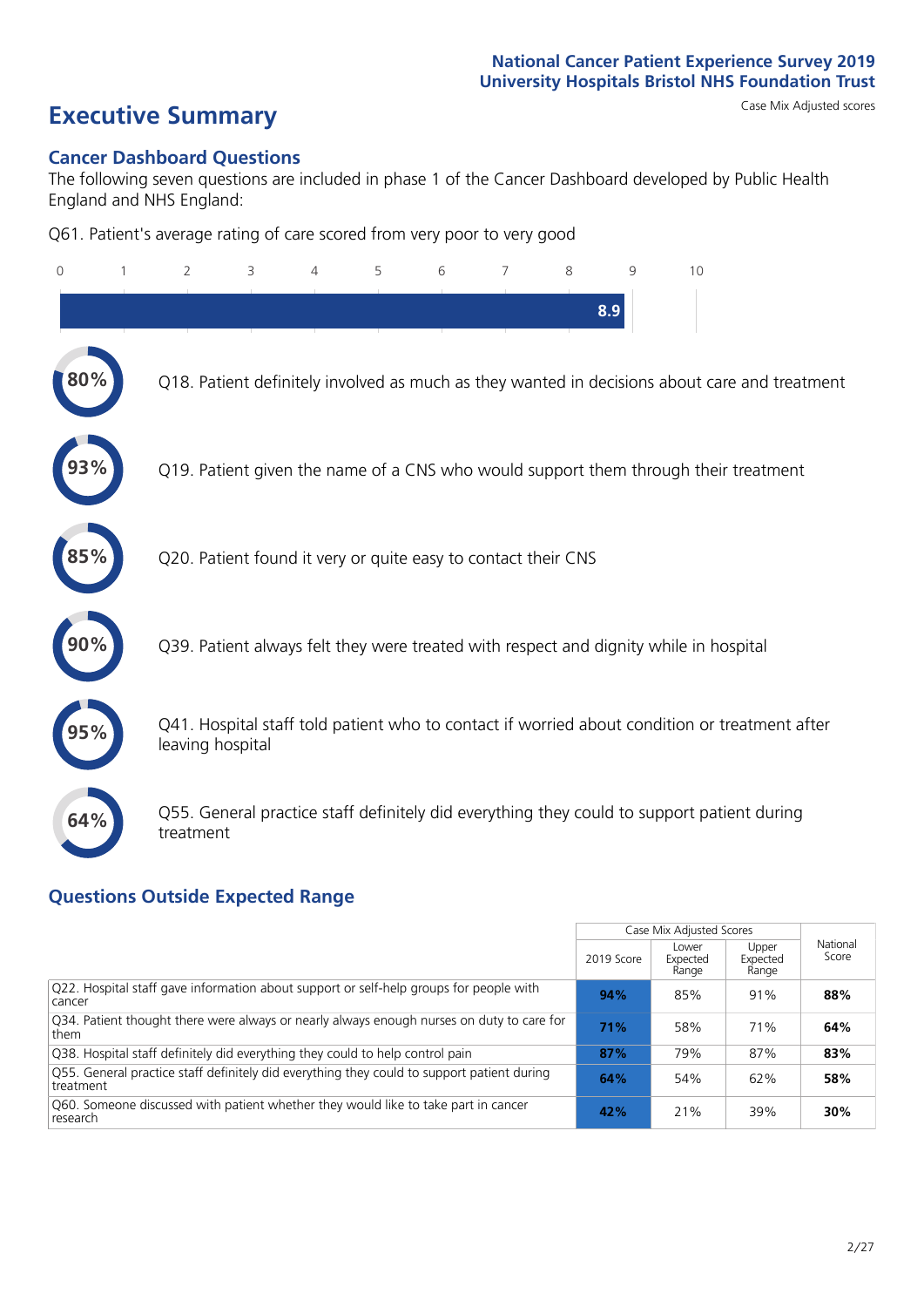## **Introduction**

The National Cancer Patient Experience Survey 2019 is the ninth iteration of the survey first undertaken in 2010. It has been designed to monitor national progress on cancer care; to provide information to drive local quality improvements; to assist commissioners and providers of cancer care; and to inform the work of the various charities and stakeholder groups supporting cancer patients.

The survey was overseen by a national Cancer Patient Experience Advisory Group. This Advisory Group set the principles and objectives of the survey programme and guided questionnaire development. The survey was commissioned and managed by NHS England. The survey provider, Picker, is responsible for designing, running and analysing the survey.

The 2019 survey involved 143 NHS Trusts. Out of 111,366 people, 67,858 people responded to the survey, yielding a response rate of 61%.

## **Methodology**

### **Eligibility, eldwork and survey methods**

The sample for the survey included all adult (aged 16 and over) NHS patients, with a confirmed primary diagnosis of cancer, discharged from an NHS Trust after an inpatient episode or day case attendance for cancer related treatment in the months of April, May and June 2019. The fieldwork for the survey was undertaken between December 2019 and March 2020.

As in the previous four years, the survey used a mixed mode methodology. Questionnaires were sent by post, with two reminders where necessary, but also included an option to complete the questionnaire online. A Freephone helpline and email was available for respondents to opt out, ask questions about the survey, enable them to complete their questionnaire over the phone and provide access to a translation and interpreting facility for those whose first language was not English.

### **Case-mix adjustment**

Both unadjusted and adjusted scores are presented in this report. Case-mix adjusted scores allows us to account for the impact that differing patient populations might have on results. By using the case-mix adjusted estimates we can obtain a greater understanding of how a Trust is performing given their patient population. The factors taken into account in this case-mix adjustment are gender, age, ethnic group, deprivation, and tumour group.

### **Scoring methodology**

Fifty-two questions from the questionnaire are scored as these questions relate directly to patient experience. For all but one question (Q61), scores are presented as the percentage of positive responses out of all scored responses. For Q61, respondents rate their overall care on a scale of 0 to 10, of which the average was calculated for this question's presented score. The percentages in this report have been rounded to the nearest percentage point. Therefore, in some cases the figures do not appear to add up to 100%.

### **Statistical significance**

In the reporting of 2019 results, appropriate statistical tests have been undertaken to identify unadjusted scores for which the change over time is 'statistically significant'. Thirty-seven scored questions in 2019 have been compared with those of 2018 and a statistically significant change between the two years has been reported where identified.

For the scored questions that are comparable beyond 2018, statistically significant change over the five years has also been reported where identified. A statistically significant difference means that the change in the result is very unlikely to have occurred by sampling variation.

### **Suppression**

### **Question-level suppression**

For scores where the base size per question is  $<$ 21, the score will be suppressed and replaced with an asterisk (\*). The base size will include neutral response options.

### **Double suppression**

If any group within a particular sub-group breakdown (such as the tumour group breakdown) has <21 responses, then the figure for this particular group is suppressed and replaced with an asterisk (\*). If there is only one group within the sub-group breakdown that has <21 respondents, and is therefore suppressed, the group with the next lowest number of respondents is also supressed and replaced with an asterisk (\*) (regardless if it is greater than or less than 21).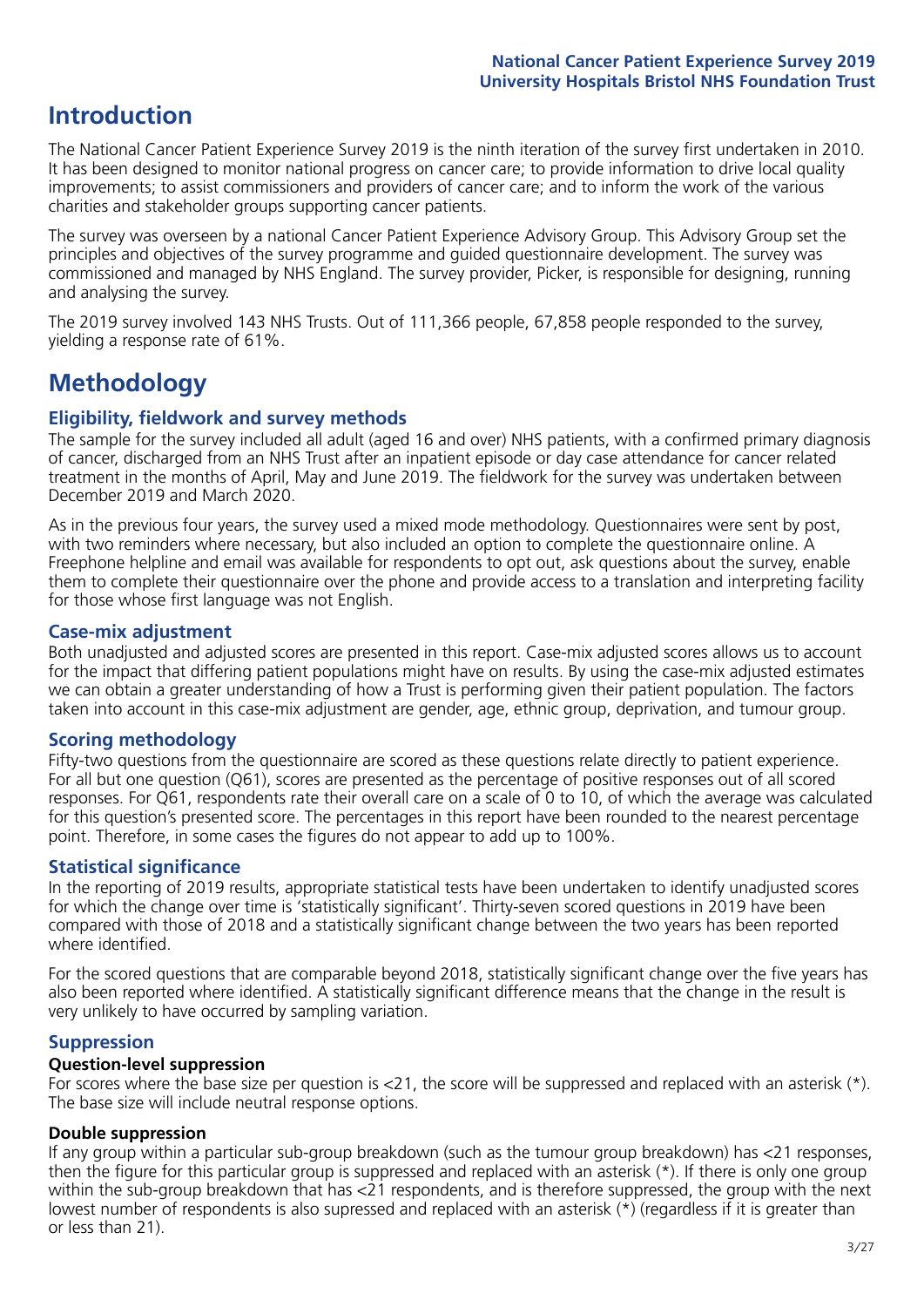## **Understanding the results**

This report shows how this Trust scored for each question in the survey, compared with national results and previous year's results. It is aimed at helping individual Trusts to understand their performance and identify areas for local improvement. Below is a description of the type of results presented within this report and how to understand them.

### **Expected range charts**

The expected range charts in this report show a bar with the lowest and highest score received for each question nationally. Within this bar, an expected range is given (in grey) and a black diamond represents the actual score for this Trust.

Trusts whose score is above the upper limit of the expected range (in the dark blue) are positive outliers, with a score statistically significantly higher than the national mean. This indicates that the Trust performs better than what Trusts of the same size and demographics are expected to perform. The opposite is true if the score is below the lower limit of the expected range (in the light blue); these are negative outliers. For scores within the expected range (in the grey), the score is what we would expect given the Trust's size and demographics.

### **Comparability tables**

The comparability tables show the 2018 and 2019 unadjusted scores for this Trust for each scored question. If there is a significant change from 2018 and 2019 or overall from 2015 to 2019, an arrow will be presented for the direction of change. The adjusted 2019 score will also be presented for each scored question along with the lower and upper expected range and national score. Scores above the upper limit of the expected range will be highlighted dark blue, scores below the lower limit of the expected range will be highlighted light blue, and scores within the lower and upper limit of the expected ranges will be highlighted grey.

### **Tumour type tables**

The tumour type tables show the unadjusted scores for each scored question for each of the 13 tumour groups. The national score for that tumour group is also shown. Unadjusted scores for the same tumour type across different Trusts may not be comparable, as they do not account for the impact that differing patient populations might have on results. Central nervous system is abbreviated as 'CNS' and lower gastrointestinal tract is abbreviated as 'LGT' throughout this report.

### **Year on year charts**

The year on year charts show five columns representing the unadjusted scores of the last five years (2015, 2016, 2017, 2018 and 2019) for each scored question.

#### **Notes on specific questions**

Following the development phase of the 2019 survey, several changes were made to the questionnaire. Six scored questions were amended (Q5, Q18, Q30, Q35, Q56 and Q60) and one non-scored question (Q29) was amended that impacted the comparability of questions Q30 to Q41. Of all questions changed or impacted by change, only Q60 is presented with historical comparisons; though the results should be interpreted with caution.

### **Unadjusted data and case-mix adjusted data**

Unadjusted data should be used to see the actual responses from patients relating to the Trust. Case-mix adjusted data, together with expected ranges, should be used to understand whether the results are significantly higher or lower than national results taking account of the patient mix.

## **Further information**

This research was carried out in accordance with the international standard for organisations conducting social research (accreditation to ISO20252:2012; certificate number GB08/74322). The 2019 survey data has been produced and published in line with the Code of Practice for Official Statistics.

For more information on the methodology, please see the Technical Document. It can be viewed along with the 2019 questionnaire and survey quidance on the website at [www.ncpes.co.uk](https://www.ncpes.co.uk/supporting-documents). For all other outputs at National, Trust, CCG and Cancer Alliance level, please see the PDF reports, Excel tables and dashboards at [www.ncpes.co.uk.](https://www.ncpes.co.uk/current-results)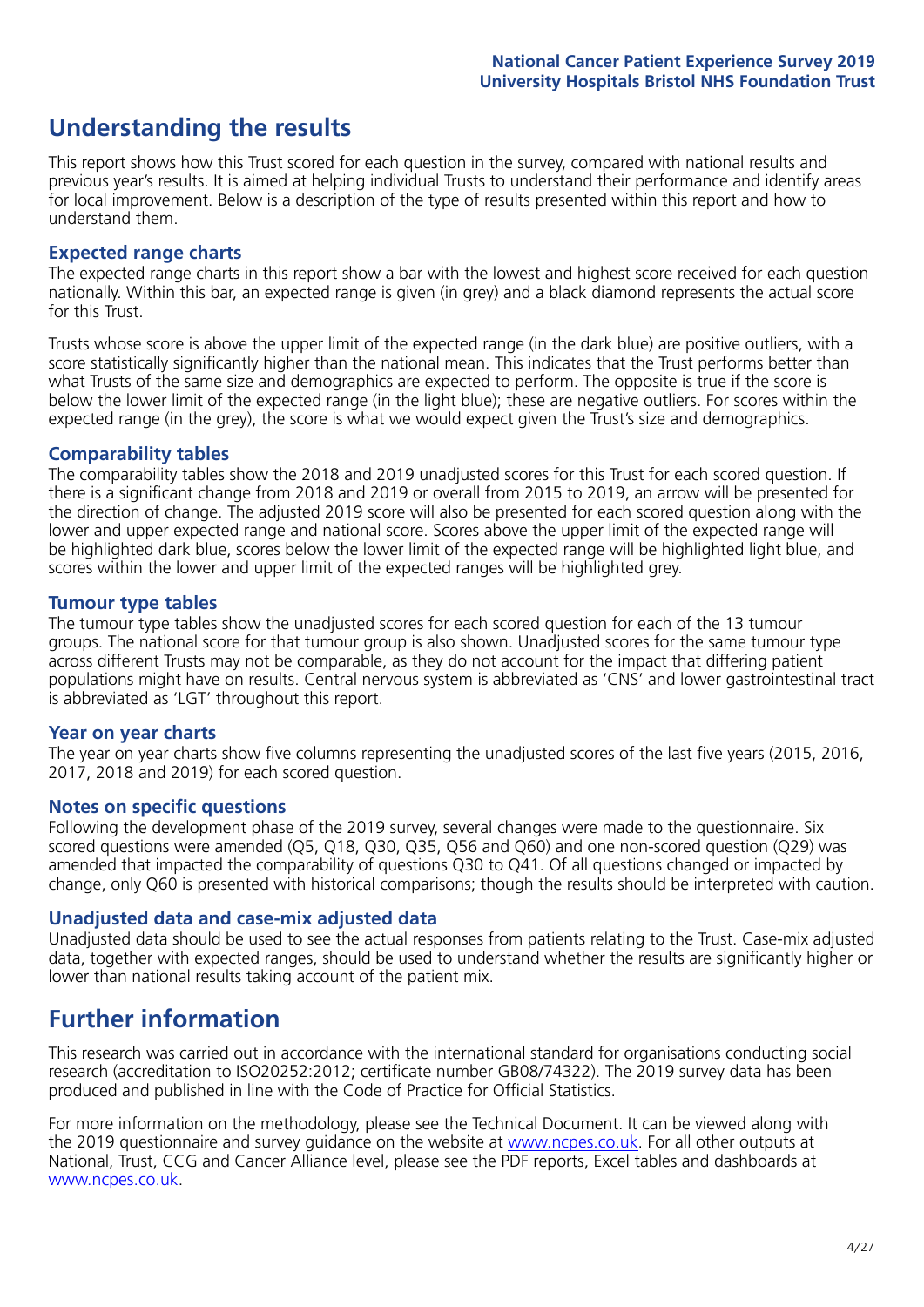## **Response Rate**

### **Overall Response Rate**

830 patients responded out of a total of 1,369 patients, resulting in a response rate of 61%.

|          | Sample Size | Adjusted<br>Sample | Completed | Response Rate |
|----------|-------------|--------------------|-----------|---------------|
| Trust    | 1.496       | 1.369              | 830       | 61%           |
| National | 119.855     | 111.366            | 67.858    | 61%           |

### **Respondents by Survey Type**

|                            | Number of<br>Respondents |
|----------------------------|--------------------------|
| Online                     | 79                       |
| Paper                      | 751                      |
| Phone                      |                          |
| <b>Translation Service</b> |                          |

### **Respondents by Tumour Group**

|                      | Number of<br>Respondents |
|----------------------|--------------------------|
| Brain / CNS          | $\mathcal{P}$            |
| <b>Breast</b>        | 137                      |
| Colorectal / LGT     | 63                       |
| Gynaecological       | 73                       |
| Haematological       | 129                      |
| <b>Head and Neck</b> | 54                       |
| Lung                 | 99                       |
| Prostate             | 35                       |
| Sarcoma              | 5                        |
| Skin                 | 33                       |
| <b>Upper Gastro</b>  | 61                       |
| Urological           | 19                       |
| Other                | 120                      |

### **Respondents by Age and Gender**

Respondents year of birth has been used to determine age. This information has been amalgamated into 8 age bands. The age and gender distribution for the Trust was as follows:

|        | Age 16-24 | Age 25-34 | Age 35-44 | Age 45-54 | Age 55-64 | Age 65-74 | Age 75-84 | Age 85+ | Total |
|--------|-----------|-----------|-----------|-----------|-----------|-----------|-----------|---------|-------|
| Male   |           |           | 10        | 36        | 74        | 119       | 93        | 13      | 354   |
| Female |           |           | 30        | 75        | 126       | 141       | 81        |         | 476   |
| Total  |           |           | 40        | (1)       | 200       | 260       | 174       | 24      | 830   |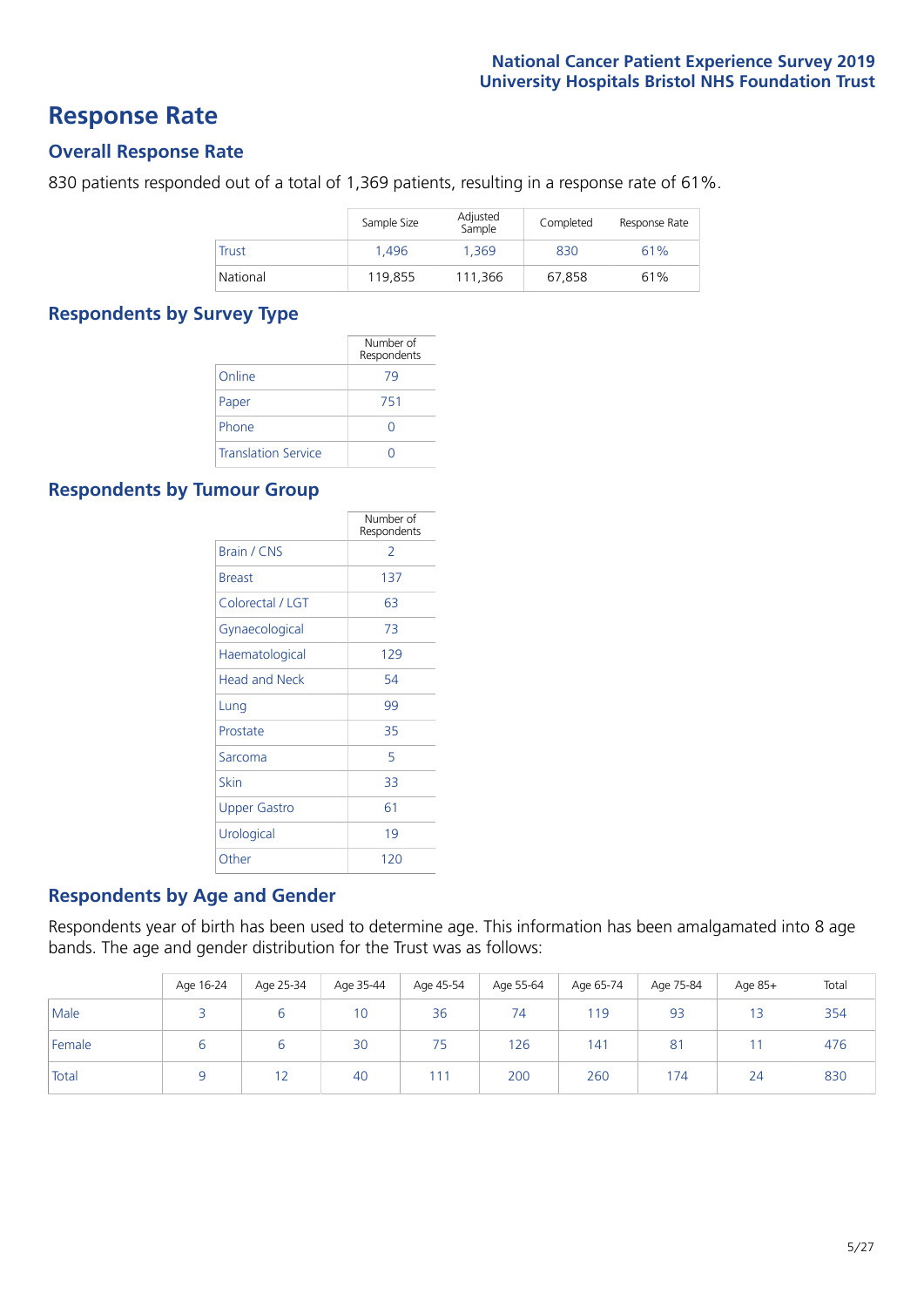## **Expected Range Charts**

| Lower Expected Range<br>Average                                                                                                                                                                                                                                                                                                                                                                                                                                                                                             |    |     | <b>Upper Expected Range</b> |     |     |     |            |                   |                      | Case Mix Adjusted Score |                 |
|-----------------------------------------------------------------------------------------------------------------------------------------------------------------------------------------------------------------------------------------------------------------------------------------------------------------------------------------------------------------------------------------------------------------------------------------------------------------------------------------------------------------------------|----|-----|-----------------------------|-----|-----|-----|------------|-------------------|----------------------|-------------------------|-----------------|
| <b>SEEING YOUR GP</b><br>Q1. Saw GP once or twice before being told they needed to go to<br>hospital<br>Q2. Patient thought they were seen as soon as necessary                                                                                                                                                                                                                                                                                                                                                             | 0% | 10% | 20%                         | 30% | 40% | 50% | 60%        | 70%               | 80%<br>80%<br>83%    |                         | 90% 100%        |
| <b>DIAGNOSTIC TESTS</b><br>Q5. Received all the information needed about the test<br>Q6. The length of time waiting for the test to be done was about<br>right<br>Q7. Test results explained in completely understandable way                                                                                                                                                                                                                                                                                               | 0% | 10% | 20%                         | 30% | 40% | 50% | 60%        | 70%               | 80%<br>82%           | 89%                     | 90% 100%<br>95% |
| <b>FINDING OUT WHAT WAS WRONG WITH YOU</b><br>Q10. Patient told they could bring a family member or friend when<br>first told they had cancer<br>Q11. Patient felt they were told sensitively that they had cancer<br>Q12. Patient completely understood the explanation of what was<br>wrong<br>Q13. Patient given easy to understand written information about<br>the type of cancer they had                                                                                                                             | 0% | 10% | 20%                         | 30% | 40% | 50% | 60%        | 70%<br>73%<br>72% | 80%<br>78%           | 85%                     | 90% 100%        |
| <b>DECIDING THE BEST TREATMENT FOR YOU</b><br>Q14. Patient felt that treatment options were completely explained<br>Q15. Patient felt possible side effects were definitely explained in<br>an understandable way<br>Q16. Patient definitely given practical advice and support in dealing<br>with side effects of treatment<br>Q17. Patient definitely told about side effects that could affect<br>them in the future<br>Q18. Patient definitely involved as much as they wanted in<br>decisions about care and treatment | 0% | 10% | 20%                         | 30% | 40% | 50% | 60%<br>57% | 70%<br>73%<br>67% | 80%<br>$82\%$<br>80% |                         | 90% 100%        |
| <b>CLINICAL NURSE SPECIALIST (CNS)</b><br>Q19. Patient given the name of a CNS who would support them<br>through their treatment<br>Q20. Patient found it very or quite easy to contact their CNS<br>Q21. Patient got understandable answers to important questions<br>all or most of the time                                                                                                                                                                                                                              | 0% | 10% | 20%                         | 30% | 40% | 50% | 60%        | 70%               | 80%                  | 93%<br>85%<br>87%       | 90% 100%        |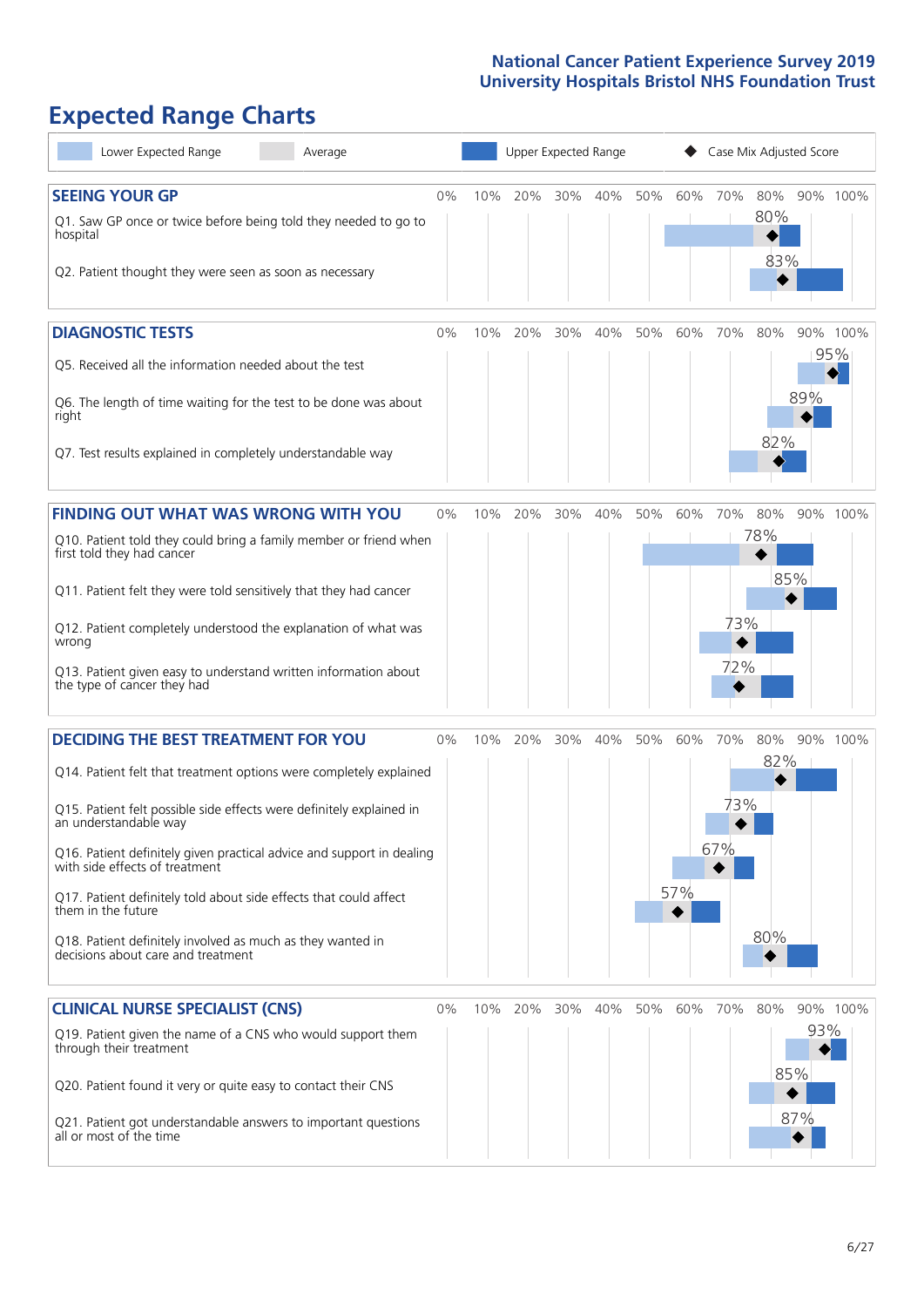## **Expected Range Charts**

| Lower Expected Range<br>Average                                                                                                                   |     |     | Upper Expected Range |     |     |     |     |     | Case Mix Adjusted Score |     |
|---------------------------------------------------------------------------------------------------------------------------------------------------|-----|-----|----------------------|-----|-----|-----|-----|-----|-------------------------|-----|
| <b>SUPPORT FOR PEOPLE WITH CANCER</b><br>0%<br>Q22. Hospital staff gave information about support or self-help                                    | 10% | 20% | 30%                  | 40% | 50% | 60% | 70% | 80% | 90% 100%<br>94%         |     |
| groups for people with cancer<br>Q23. Hospital staff discussed or gave information about the impact<br>cancer could have on day to day activities |     |     |                      |     |     |     |     |     | ♦<br>85%                |     |
| Q24. Hospital staff gave information on getting financial help or<br>possible benefits                                                            |     |     |                      |     |     |     | 66% |     |                         |     |
| Q25. Hospital staff told patient they could get free prescriptions                                                                                |     |     |                      |     |     |     |     |     | 86%                     |     |
| <b>OPERATIONS</b><br>0%                                                                                                                           | 10% | 20% | 30%                  | 40% | 50% | 60% | 70% | 80% | 90% 100%                |     |
| Q27. Beforehand, patient had all the information needed about the<br>operation                                                                    |     |     |                      |     |     |     |     |     |                         | 98% |
| Q28. Afterwards, staff completely explained how operation had<br>gone in understandable way                                                       |     |     |                      |     |     |     |     | 81% |                         |     |
| <b>HOSPITAL CARE AS AN INPATIENT</b><br>0%                                                                                                        | 10% | 20% | 30%                  | 40% | 50% | 60% | 70% | 80% | 90% 100%                |     |
| Q30. Hospital staff didn't talk in front of patient as if patient wasn't<br>there                                                                 |     |     |                      |     |     |     |     | 80% |                         |     |
| Q31. Patient had confidence and trust in all doctors treating them                                                                                |     |     |                      |     |     |     |     |     | 87%                     |     |
| Q32. Patient's family or someone close definitely felt able to talk to<br>a doctor                                                                |     |     |                      |     |     |     | 71% |     |                         |     |
| Q33. Patient had confidence and trust in all the ward nurses<br>treating them                                                                     |     |     |                      |     |     |     |     | 76% |                         |     |
| Q34. Patient thought there were always or nearly always enough<br>nurses on duty to care for them                                                 |     |     |                      |     |     |     | 71% |     |                         |     |
| Q35. All hospital staff asked patient what name they prefer to be<br>called by                                                                    |     |     |                      |     |     |     | 71% |     |                         |     |
| Q36. Patient always given enough privacy when discussing<br>condition or treatment                                                                |     |     |                      |     |     |     |     |     | 85%                     |     |
| Q37. Patient definitely found hospital staff to discuss worries or<br>fears during their inpatient visit                                          |     |     |                      |     |     | 55% |     |     |                         |     |
| Q38. Hospital staff definitely did everything they could to help<br>control pain                                                                  |     |     |                      |     |     |     |     |     | 87%                     |     |
| Q39. Patient always felt they were treated with respect and dignity<br>while in hospital                                                          |     |     |                      |     |     |     |     |     | 90%                     |     |
| Q40. Patient given clear written information about what should or<br>should not do after leaving hospital                                         |     |     |                      |     |     |     |     |     | 87%                     |     |
| Q41. Hospital staff told patient who to contact if worried about<br>condition or treatment after leaving hospital                                 |     |     |                      |     |     |     |     |     | 95%                     |     |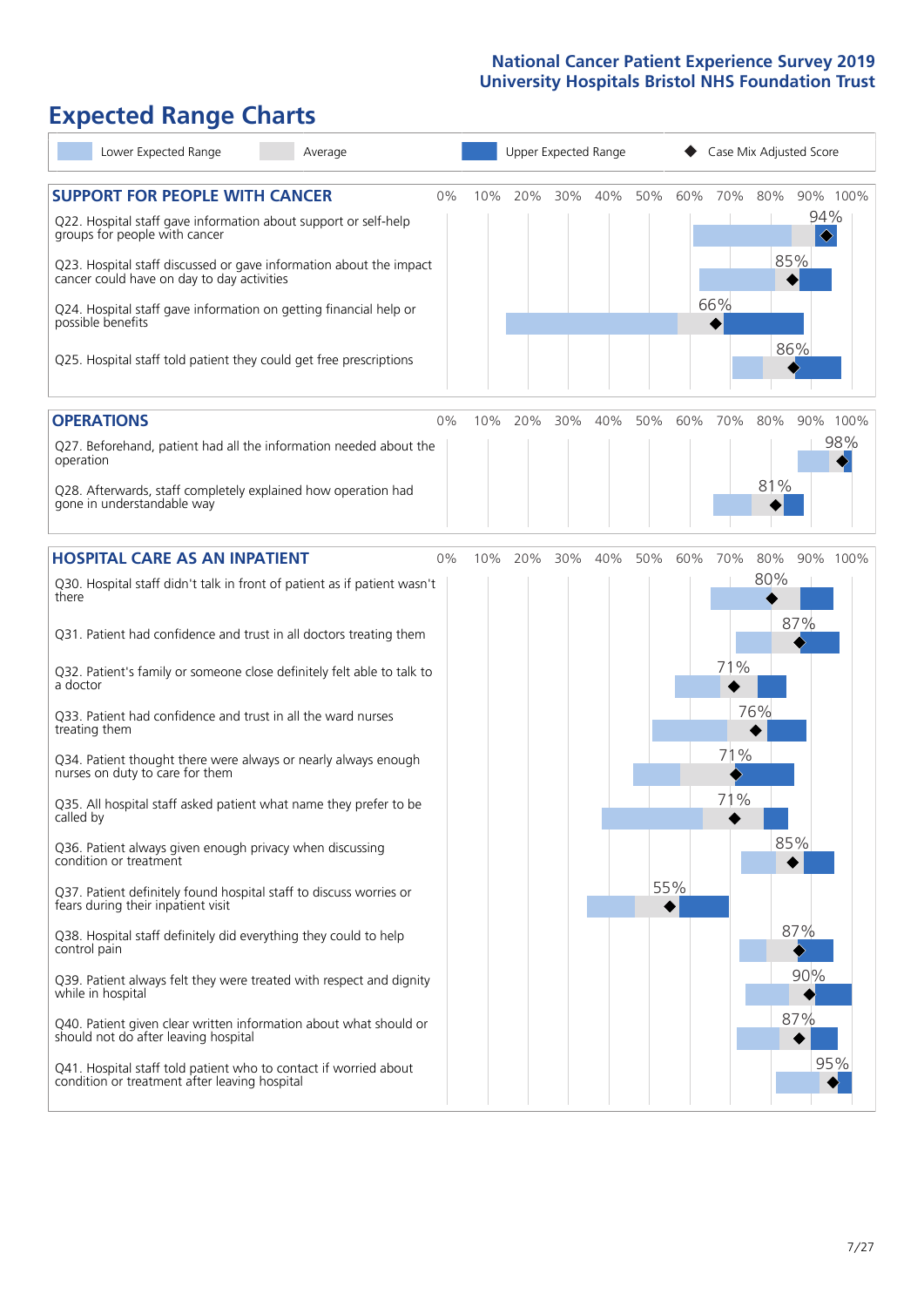## **Expected Range Charts**

| Lower Expected Range<br>Average                                                                                                                                                                                                                |                |     |                |     | Upper Expected Range               |     |          |            |     | Case Mix Adjusted Score |                 |
|------------------------------------------------------------------------------------------------------------------------------------------------------------------------------------------------------------------------------------------------|----------------|-----|----------------|-----|------------------------------------|-----|----------|------------|-----|-------------------------|-----------------|
| <b>HOSPITAL CARE AS A DAY PATIENT / OUTPATIENT 0%</b><br>Q43. Patient definitely found hospital staff to discuss worries or<br>fears during their outpatient or day case visit<br>Q44. Cancer doctor had the right documents at patient's last |                | 10% | 20%            | 30% | 40%                                | 50% | 60%      | 70%<br>69% | 80% |                         | 90% 100%<br>96% |
| outpatient appointment<br>Q46. Beforehand patient completely had all information needed<br>about radiotherapy treatment<br>Q47. Patient completely given understandable information about<br>whether radiotherapy was working                  |                |     |                |     |                                    |     | 62%      |            | 83% |                         |                 |
| Q49. Beforehand patient completely had all information needed<br>about chemotherapy treatment<br>Q50. Patient given enough information about whether<br>chemotherapy was working in a completely understandable way                            |                |     |                |     |                                    |     |          | 67%        | 83% |                         |                 |
| <b>HOME CARE AND SUPPORT</b>                                                                                                                                                                                                                   | 0%             | 10% | 20%            | 30% | 40%                                | 50% | 60%      | 70%        | 80% |                         | 90% 100%        |
| Q51. Hospital staff definitely gave family or someone close all the<br>information needed to help care at home                                                                                                                                 |                |     |                |     |                                    |     | 63%      |            |     |                         |                 |
| Q52. Patient definitely given enough support from health or social<br>services during treatment                                                                                                                                                |                |     |                |     |                                    | 50% |          |            |     |                         |                 |
| Q53. Patient definitely given enough support from health or social<br>services after treatment                                                                                                                                                 |                |     |                |     | 44%                                |     |          |            |     |                         |                 |
| <b>CARE FROM YOUR GENERAL PRACTICE</b>                                                                                                                                                                                                         | 0%             | 10% | 20%            | 30% | 40%                                | 50% | 60%      | 70%        | 80% |                         | 90% 100%        |
| Q54. GP given enough information about patient's condition and<br>treatment                                                                                                                                                                    |                |     |                |     |                                    |     |          |            |     |                         | 96%             |
| Q55. General practice staff definitely did everything they could to<br>support patient during treatment                                                                                                                                        |                |     |                |     |                                    |     | 64%<br>♦ |            |     |                         |                 |
| <b>YOUR OVERALL NHS CARE</b>                                                                                                                                                                                                                   | $0\%$          | 10% | 20%            | 30% | 40%                                | 50% | 60%      | 70%        | 80% | 90% 100%                |                 |
| Q56. Different people treating and caring for patient always work<br>well together to give best possible care                                                                                                                                  |                |     |                |     |                                    |     |          |            | 75% |                         |                 |
| Q57. Patient given a care plan                                                                                                                                                                                                                 |                |     |                |     | 35%                                |     |          |            |     |                         |                 |
| Q58. Overall the administration of care was good or very good                                                                                                                                                                                  |                |     |                |     |                                    |     |          |            |     | 88%                     |                 |
| Q59. Patient felt length of time for attending clinics and<br>appointments for cancer was about right                                                                                                                                          |                |     |                |     |                                    |     |          | 69%        |     |                         |                 |
| Q60. Someone discussed with patient whether they would like to<br>take part in cancer research                                                                                                                                                 |                |     |                |     | 42%<br>$\color{blue}\blacklozenge$ |     |          |            |     |                         |                 |
|                                                                                                                                                                                                                                                | $\overline{0}$ |     | $\overline{2}$ | 3   | 4                                  | 5   | 6        | 7          | 8   | 9                       | 10              |
| Q61. Patient's average rating of care scored from very poor to very<br>good                                                                                                                                                                    |                |     |                |     |                                    |     |          |            |     | 8.9                     |                 |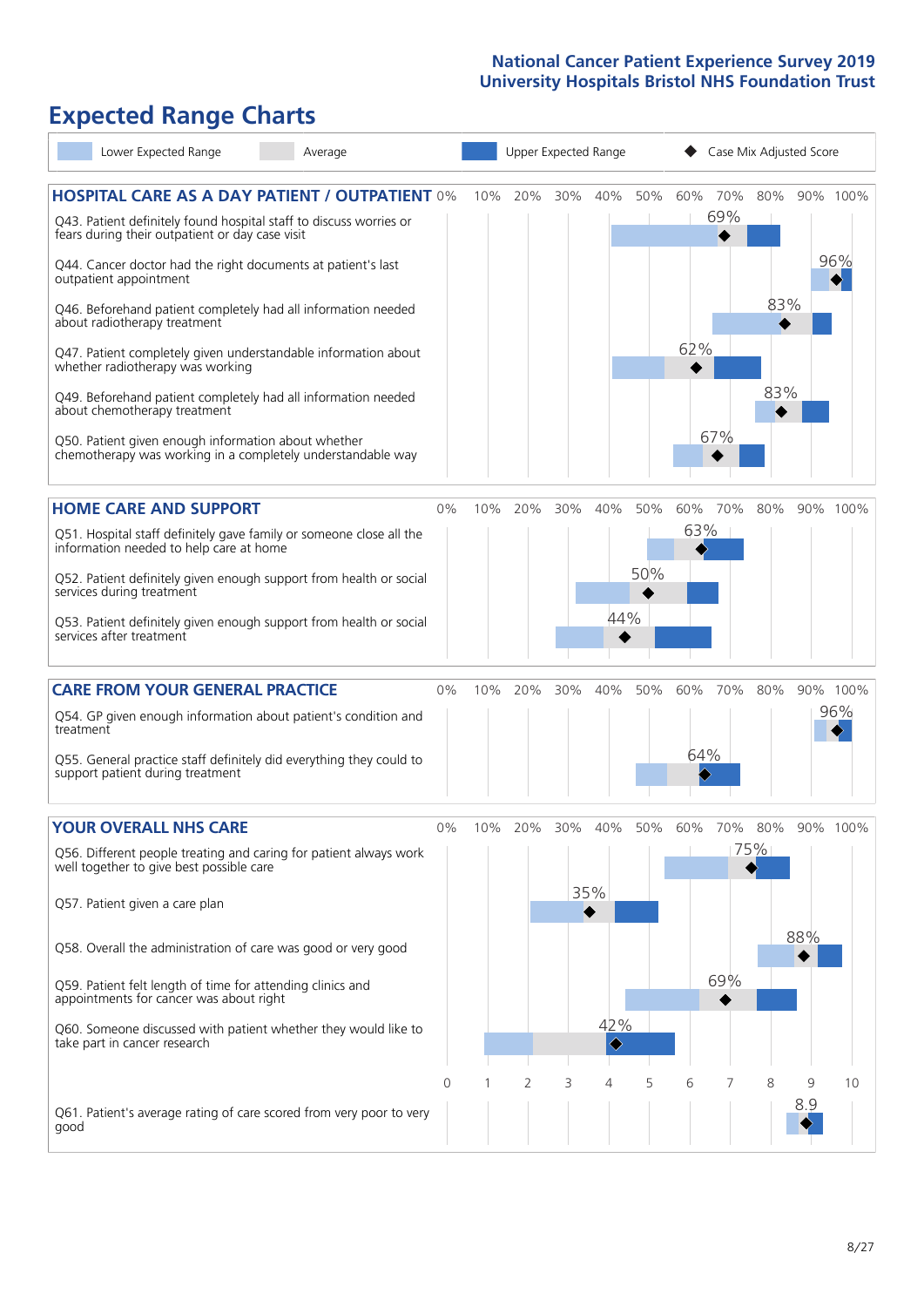## **Comparability Tables**

\* Indicates where a score has been suppressed because there are less than 21 responses.

\*\* No score available for 2018.

or  $\blacktriangledown$  $\blacktriangle$ 

Change 2018-2019: Indicates where 2019 score is significantly higher or lower than 2018 score Change Overall: Indicates significant change overall (2015, 2016, 2017, 2018 and 2019).

Adjusted Score below Lower Expected Range Adjusted Score between Upper and Lower Expected Ranges Adjusted Score above Upper Expected Range

|                                                                                                 |            |               | <b>Unadjusted Scores</b> |               |                            |                   |               | Case Mix Adjusted Scores            |                |                   |
|-------------------------------------------------------------------------------------------------|------------|---------------|--------------------------|---------------|----------------------------|-------------------|---------------|-------------------------------------|----------------|-------------------|
|                                                                                                 | 2018<br>n. | 2018<br>Score | 2019<br>n                | 2019<br>Score | Change<br>$2018 -$<br>2019 | Change<br>Overall | 2019<br>Score | Lower<br>Expected Expected<br>Range | Upper<br>Range | National<br>Score |
| <b>SEEING YOUR GP</b>                                                                           |            |               |                          |               |                            |                   |               |                                     |                |                   |
| Q1. Saw GP once or twice before being told they needed to go<br>to hospital                     | 481        | 78%           | 600                      | 80%           |                            |                   | 80%           | 76%                                 | 82%            | 79%               |
| Q2. Patient thought they were seen as soon as necessary                                         | 683        | 84%           | 795                      | 82%           |                            |                   | 83%           | 81%                                 | 86%            | 84%               |
| <b>DIAGNOSTIC TESTS</b>                                                                         |            |               |                          |               |                            |                   |               |                                     |                |                   |
| O5. Received all the information needed about the test                                          | $***$      | **            | 668                      | 95%           |                            |                   | 95%           | 93%                                 | 97%            | 95%               |
| Q6. The length of time waiting for the test to be done was<br>about right                       | 588        | 90%           | 680                      | 88%           |                            |                   | 89%           | 86%                                 | 90%            | 88%               |
| Q7. Test results explained in completely understandable way                                     | 585        | 78%           | 681                      | 81%           |                            |                   | 82%           | 77%                                 | 83%            | 80%               |
| <b>FINDING OUT WHAT WAS WRONG WITH YOU</b>                                                      |            |               |                          |               |                            |                   |               |                                     |                |                   |
| Q10. Patient told they could bring a family member or friend<br>when first told they had cancer | 627        | 73%           | 742                      | 75%           |                            |                   | 78%           | 72%                                 | 82%            | 77%               |
| Q11. Patient felt they were told sensitively that they had cancer                               | 682        | 86%           | 808                      | 84%           |                            |                   | 85%           | 83%                                 | 88%            | 86%               |
| Q12. Patient completely understood the explanation of what<br>was wrong                         | 694        | 74%           | 810                      | 71%           |                            |                   | 73%           | 70%                                 | 76%            | 73%               |
| Q13. Patient given easy to understand written information                                       | 505        | 750/          | 707                      | 700/          |                            |                   | 770/          | 710/                                | 700/           | 740/              |

| <b>DECIDING THE BEST TREATMENT FOR YOU</b>                                                              |      |       |     |     |     |     |     |     |
|---------------------------------------------------------------------------------------------------------|------|-------|-----|-----|-----|-----|-----|-----|
| Q14. Patient felt that treatment options were completely<br>explained                                   | 609  | 80%   | 734 | 82% | 82% | 81% | 86% | 83% |
| Q15. Patient felt possible side effects were definitely explained<br>in an understandable way           | 672  | 72%   | 785 | 73% | 73% | 70% | 76% | 73% |
| Q16. Patient definitely given practical advice and support in<br>dealing with side effects of treatment | 667  | 68%   | 786 | 67% | 67% | 64% | 71% | 67% |
| Q17. Patient definitely told about side effects that could affect<br>them in the future                 | 635  | 57%   | 740 | 56% | 57% | 53% | 60% | 57% |
| Q18. Patient definitely involved as much as they wanted in<br>decisions about care and treatment        | $**$ | $* *$ | 804 | 79% | 80% | 78% | 84% | 81% |

about the type of cancer they had <sup>595</sup> **75%** <sup>707</sup> **70% 72%** 71% 78% **74%**

| <b>CLINICAL NURSE SPECIALIST (CNS)</b>                                                    |     |     |     |     |     |     |     |     |
|-------------------------------------------------------------------------------------------|-----|-----|-----|-----|-----|-----|-----|-----|
| Q19. Patient given the name of a CNS who would support them<br>through their treatment    | 671 | 92% | 790 | 94% | 93% | 89% | 95% | 92% |
| Q20. Patient found it very or quite easy to contact their CNS                             | 562 | 85% | 695 | 85% | 85% | 81% | 89% | 85% |
| Q21. Patient got understandable answers to important<br>questions all or most of the time | 533 | 87% | 664 | 87% | 87% | 85% | 90% | 87% |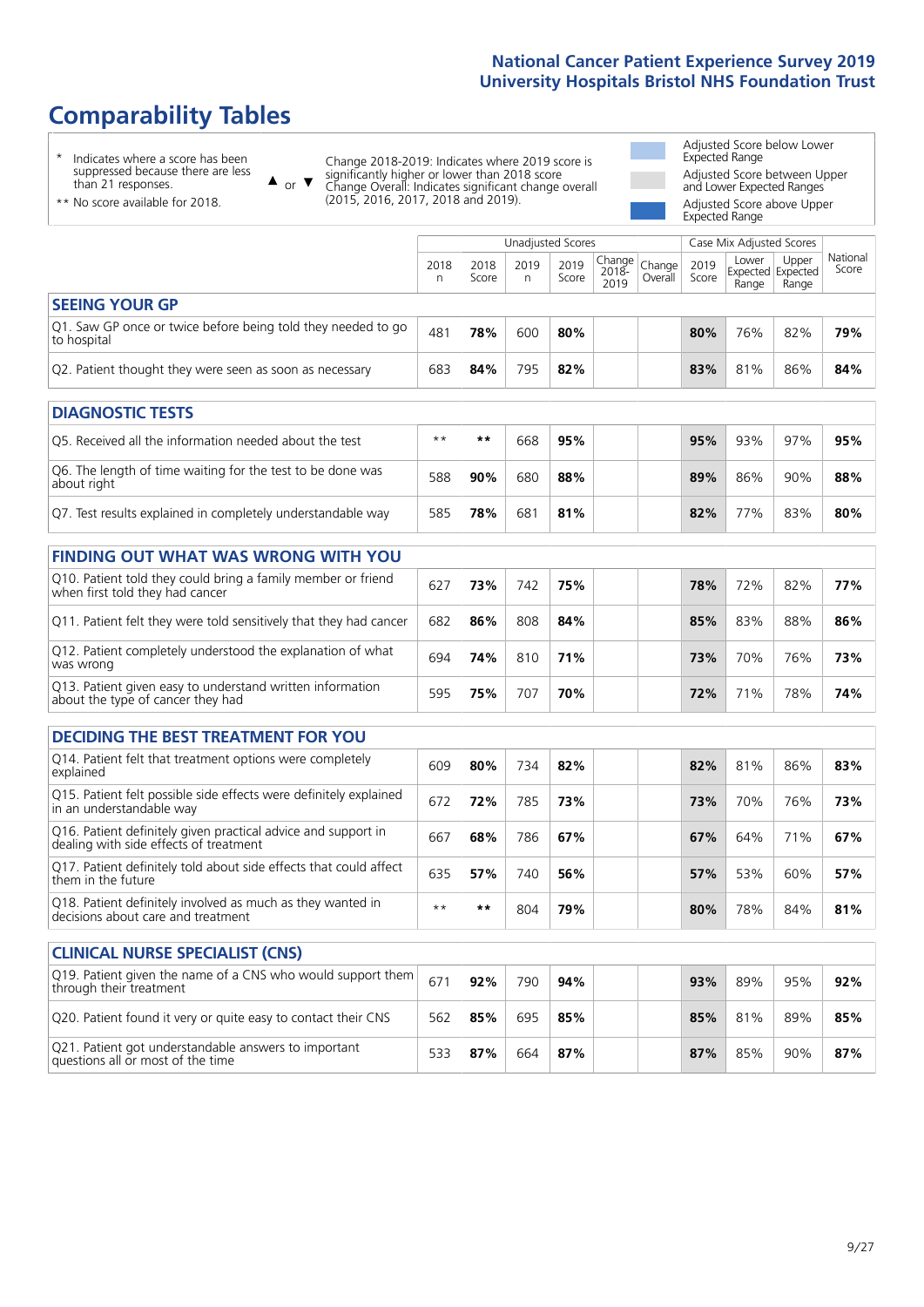## **Comparability Tables**

\* Indicates where a score has been suppressed because there are less than 21 responses.

\*\* No score available for 2018.

 $\triangle$  or  $\nabla$ 

Change 2018-2019: Indicates where 2019 score is significantly higher or lower than 2018 score Change Overall: Indicates significant change overall (2015, 2016, 2017, 2018 and 2019).

Adjusted Score below Lower Expected Range Adjusted Score between Upper and Lower Expected Ranges Adjusted Score above Upper Expected Range

|                                                                                                                   |           |               | <b>Unadjusted Scores</b> |               |                         |                   |               | Case Mix Adjusted Scores            |                |                   |
|-------------------------------------------------------------------------------------------------------------------|-----------|---------------|--------------------------|---------------|-------------------------|-------------------|---------------|-------------------------------------|----------------|-------------------|
|                                                                                                                   | 2018<br>n | 2018<br>Score | 2019<br>n                | 2019<br>Score | Change<br>2018-<br>2019 | Change<br>Overall | 2019<br>Score | Lower<br>Expected Expected<br>Range | Upper<br>Range | National<br>Score |
| <b>SUPPORT FOR PEOPLE WITH CANCER</b>                                                                             |           |               |                          |               |                         |                   |               |                                     |                |                   |
| Q22. Hospital staff gave information about support or self-help<br>groups for people with cancer                  | 558       | 89%           | 696                      | 94%           | ▲                       | ▲                 | 94%           | 85%                                 | 91%            | 88%               |
| Q23. Hospital staff discussed or gave information about the<br>impact cancer could have on day to day activities  | 506       | 85%           | 580                      | 85%           |                         |                   | 85%           | 81%                                 | 87%            | 84%               |
| Q24. Hospital staff gave information on getting financial help or<br>possible benefits                            | 355       | 68%           | 455                      | 69%           |                         | ▲                 | 66%           | 57%                                 | 68%            | 63%               |
| Q25. Hospital staff told patient they could get free prescriptions                                                | 336       | 85%           | 428                      | 85%           |                         |                   | 86%           | 78%                                 | 86%            | 82%               |
| <b>OPERATIONS</b>                                                                                                 |           |               |                          |               |                         |                   |               |                                     |                |                   |
| Q27. Beforehand, patient had all the information needed about<br>the operation                                    | 341       | 95%           | 388                      | 97%           |                         |                   | 98%           | 94%                                 | 98%            | 96%               |
| Q28. Afterwards, staff completely explained how operation had<br>gone in understandable way                       | 337       | 80%           | 389                      | 81%           |                         |                   | 81%           | 75%                                 | 83%            | 79%               |
| <b>HOSPITAL CARE AS AN INPATIENT</b>                                                                              |           |               |                          |               |                         |                   |               |                                     |                |                   |
| Q30. Hospital staff didn't talk in front of patient as if patient<br>wasn't there                                 | $* *$     | $***$         | 415                      | 80%           |                         |                   | 80%           | 80%                                 | 87%            | 84%               |
| Q31. Patient had confidence and trust in all doctors treating<br>them                                             | $* *$     | $***$         | 413                      | 86%           |                         |                   | 87%           | 80%                                 | 87%            | 84%               |
| Q32. Patient's family or someone close definitely felt able to talk<br>to a doctor                                | $* *$     | $***$         | 359                      | 70%           |                         |                   | 71%           | 68%                                 | 77%            | 72%               |
| Q33. Patient had confidence and trust in all the ward nurses<br>treating them                                     | $**$      | $***$         | 416                      | 75%           |                         |                   | 76%           | 69%                                 | 79%            | 74%               |
| Q34. Patient thought there were always or nearly always<br>enough nurses on duty to care for them                 | $* *$     | $***$         | 415                      | 70%           |                         |                   | 71%           | 58%                                 | 71%            | 64%               |
| Q35. All hospital staff asked patient what name they prefer to<br>be called by                                    | $**$      | $***$         | 407                      | 70%           |                         |                   | 71%           | 63%                                 | 78%            | 71%               |
| Q36. Patient always given enough privacy when discussing<br>condition or treatment                                | $* *$     | $***$         | 418                      | 84%           |                         |                   | 85%           | 81%                                 | 88%            | 85%               |
| Q37. Patient definitely found hospital staff to discuss worries or<br>fears during their inpatient visit          | $* *$     | $***$         | 311                      | 55%           |                         |                   | 55%           | 46%                                 | 57%            | 52%               |
| Q38. Hospital staff definitely did everything they could to help<br>control pain                                  | $* *$     | $***$         | 373                      | 86%           |                         |                   | 87%           | 79%                                 | 87%            | 83%               |
| Q39. Patient always felt they were treated with respect and<br>dignity while in hospital                          | $**$      | $***$         | 418                      | 89%           |                         |                   | 90%           | 85%                                 | 91%            | 88%               |
| Q40. Patient given clear written information about what should<br>or should not do after leaving hospital         | $* *$     | $***$         | 377                      | 86%           |                         |                   | 87%           | 82%                                 | 90%            | 86%               |
| Q41. Hospital staff told patient who to contact if worried about<br>condition or treatment after leaving hospital | $* *$     | $***$         | 405                      | 95%           |                         |                   | 95%           | 92%                                 | 97%            | 94%               |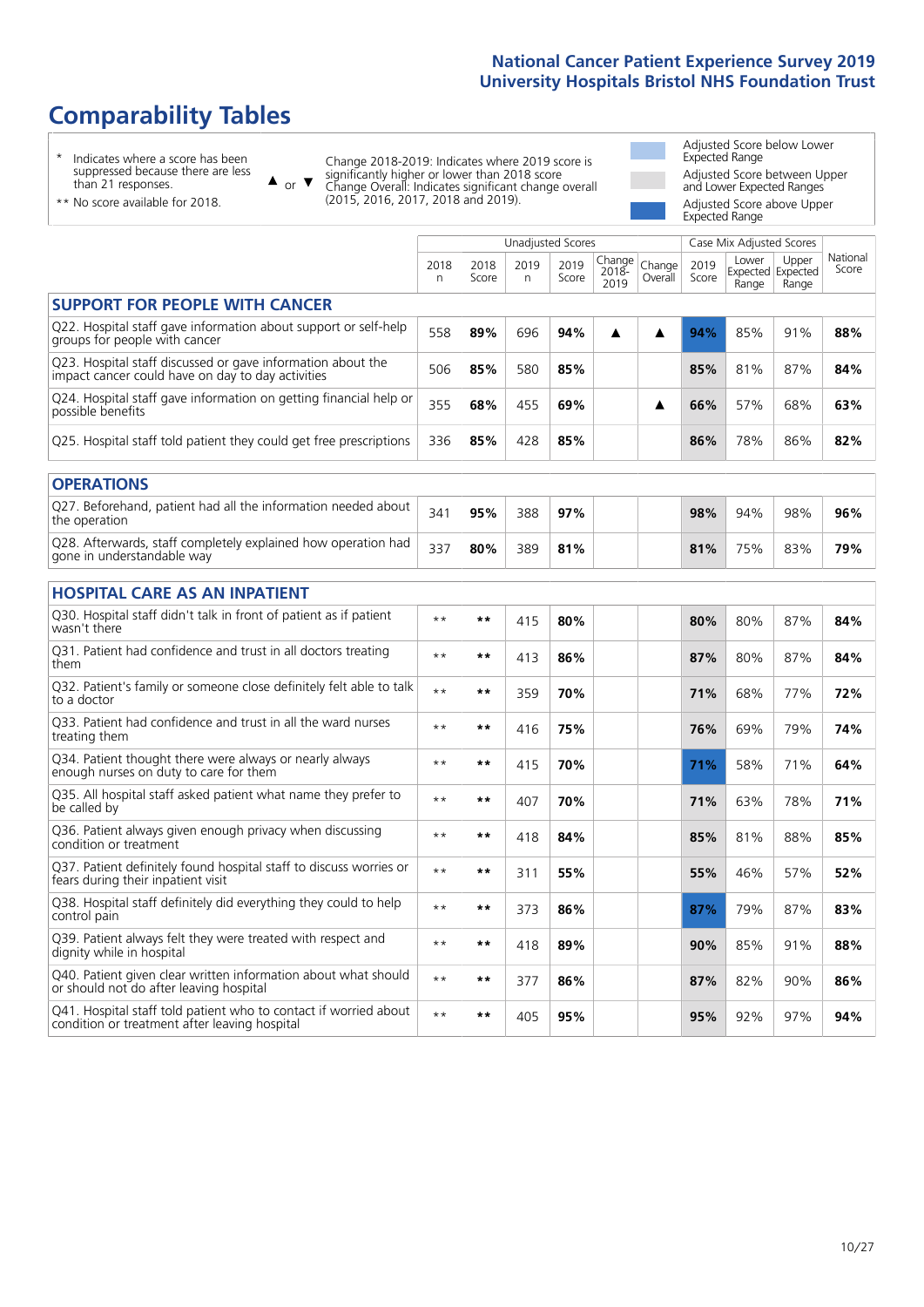## **Comparability Tables**

\* Indicates where a score has been suppressed because there are less than 21 responses.

\*\* No score available for 2018.

or  $\blacktriangledown$  $\blacktriangle$ 

Change 2018-2019: Indicates where 2019 score is significantly higher or lower than 2018 score Change Overall: Indicates significant change overall (2015, 2016, 2017, 2018 and 2019).

Adjusted Score below Lower Expected Range Adjusted Score between Upper and Lower Expected Ranges Adjusted Score above Upper Expected Range

|                                                                                                                       |           |               |            | <b>Unadjusted Scores</b> |                         |                   |               | Case Mix Adjusted Scores |                                     |                   |
|-----------------------------------------------------------------------------------------------------------------------|-----------|---------------|------------|--------------------------|-------------------------|-------------------|---------------|--------------------------|-------------------------------------|-------------------|
|                                                                                                                       | 2018<br>n | 2018<br>Score | 2019<br>n. | 2019<br>Score            | Change<br>2018-<br>2019 | Change<br>Overall | 2019<br>Score | Lower<br>Range           | Upper<br>Expected Expected<br>Range | National<br>Score |
| <b>HOSPITAL CARE AS A DAY PATIENT / OUTPATIENT</b>                                                                    |           |               |            |                          |                         |                   |               |                          |                                     |                   |
| Q43. Patient definitely found hospital staff to discuss worries or<br>fears during their outpatient or day case visit | 516       | 70%           | 620        | 68%                      |                         |                   | 69%           | 67%                      | 74%                                 | 71%               |
| Q44. Cancer doctor had the right documents at patient's last<br>outpatient appointment                                | 613       | 95%           | 722        | 96%                      |                         |                   | 96%           | 94%                      | 97%                                 | 96%               |
| Q46. Beforehand patient completely had all information needed<br>about radiotherapy treatment                         | 233       | 82%           | 293        | 83%                      |                         |                   | 83%           | 82%                      | 90%                                 | 86%               |
| Q47. Patient completely given understandable information<br>about whether radiotherapy was working                    | 198       | 58%           | 243        | 60%                      |                         |                   | 62%           | 54%                      | 66%                                 | 60%               |
| Q49. Beforehand patient completely had all information needed<br>about chemotherapy treatment                         | 402       | 83%           | 460        | 82%                      |                         |                   | 83%           | 81%                      | 88%                                 | 84%               |
| Q50. Patient given enough information about whether<br>chemotherapy was working in a completely understandable way    | 373       | 67%           | 411        | 66%                      |                         |                   | 67%           | 63%                      | 72%                                 | 68%               |
| <b>HOME CARE AND SUPPORT</b>                                                                                          |           |               |            |                          |                         |                   |               |                          |                                     |                   |
| Q51. Hospital staff definitely gave family or someone close all<br>the information needed to help care at home        | 574       | 57%           | 671        | 62%                      |                         |                   | 63%           | 56%                      | 63%                                 | 60%               |
| Q52. Patient definitely given enough support from health or<br>social services during treatment                       | 313       | 48%           | 367        | 49%                      |                         |                   | 50%           | 45%                      | 59%                                 | 52%               |
| Q53. Patient definitely given enough support from health or<br>social services after treatment                        | 211       | 41%           | 275        | 44%                      |                         |                   | 44%           | 39%                      | 51%                                 | 45%               |
| <b>CARE FROM YOUR GENERAL PRACTICE</b>                                                                                |           |               |            |                          |                         |                   |               |                          |                                     |                   |
| Q54. GP given enough information about patient's condition<br>and treatment                                           | 597       | 97%           | 706        | 96%                      |                         | ▲                 | 96%           | 94%                      | 97%                                 | 95%               |
| Q55. General practice staff definitely did everything they could<br>to support patient during treatment               | 481       | 60%           | 578        | 63%                      |                         |                   | 64%           | 54%                      | 62%                                 | 58%               |
| <b>YOUR OVERALL NHS CARE</b>                                                                                          |           |               |            |                          |                         |                   |               |                          |                                     |                   |
| Q56. Different people treating and caring for patient always<br>work well together to give best possible care         | $***$     | **            | 781        | 74%                      |                         |                   | 75%           | 69%                      | 76%                                 | 73%               |
| Q57. Patient given a care plan                                                                                        | 546       | 33%           | 635        | 34%                      |                         | ▲                 | 35%           | 34%                      | 42%                                 | 38%               |
| Q58. Overall the administration of care was good or very good                                                         | 696       | 87%           | 805        | 88%                      |                         |                   | 88%           | 86%                      | 92%                                 | 89%               |
| Q59. Patient felt length of time for attending clinics and<br>appointments for cancer was about right                 | 685       | 68%           | 798        | 67%                      |                         |                   | 69%           | 62%                      | 76%                                 | 69%               |
| Q60. Someone discussed with patient whether they would like<br>to take part in cancer research                        | 657       | 39%           | 759        | 42%                      |                         | ▲                 | 42%           | 21%                      | 39%                                 | 30%               |

Q61. Patient's average rating of care scored from very poor to very good <sup>683</sup> **8.9** <sup>791</sup> **8.8 8.9** 8.7 8.9 **8.8**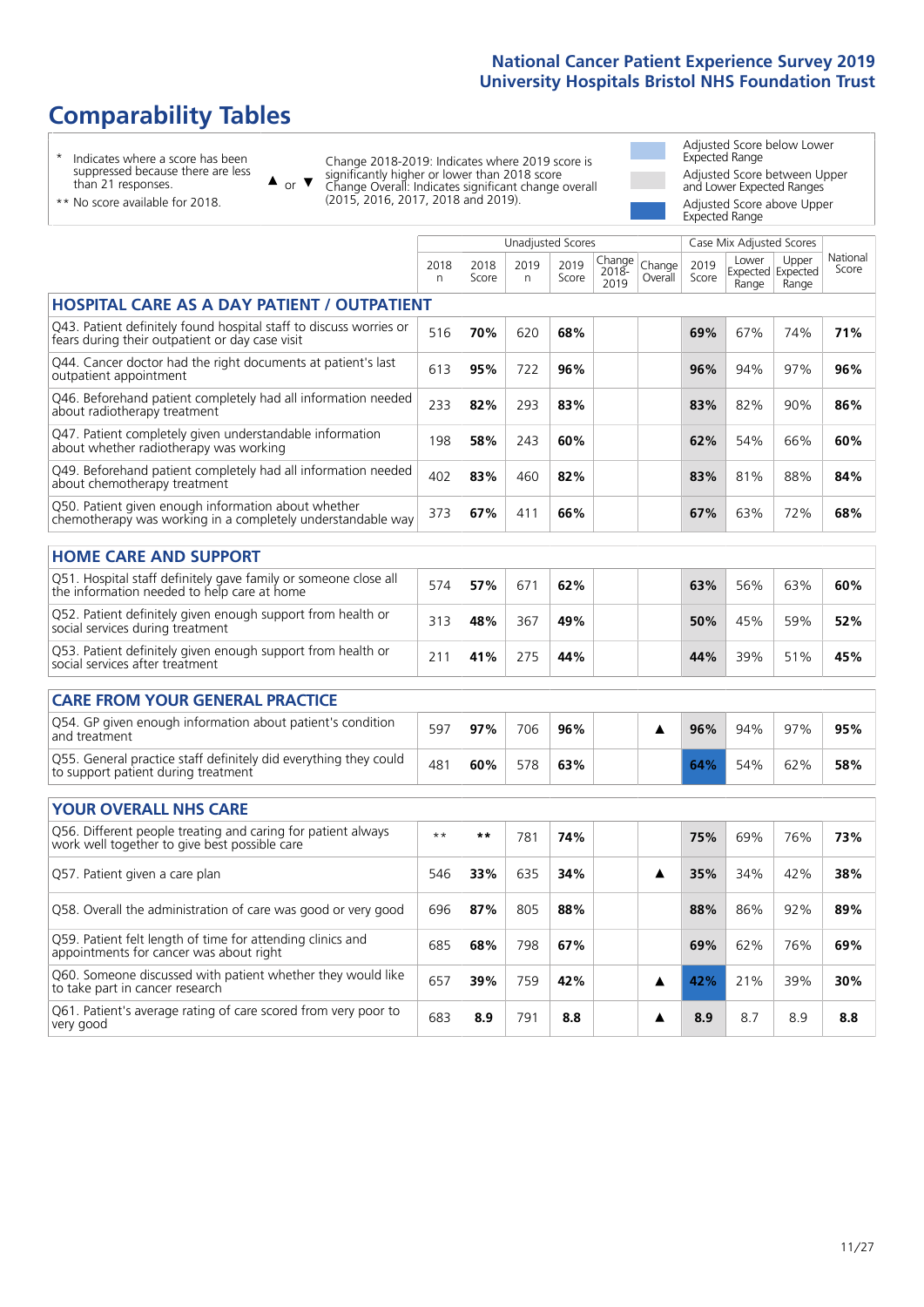## **Tumour Type Tables**

- \* Indicates where a score has been suppressed because there are less than 21 responses.
- n.a. Indicates that there were no respondents for that tumour group.

| <b>SEEING YOUR GP</b>                           |            |               |               |                   |                |               |                             |      | Tumour Group |         |      |                 |                                                     |         |                |
|-------------------------------------------------|------------|---------------|---------------|-------------------|----------------|---------------|-----------------------------|------|--------------|---------|------|-----------------|-----------------------------------------------------|---------|----------------|
|                                                 |            | Brain.<br>CNS | <b>Breast</b> | Colorectal<br>LGT | Gynaecological | Haematologica | Head and<br>Neck            | Lung | Prostate     | Sarcoma | Skin | Upper<br>Gastro | $\overline{\sigma}$<br>Jrologica                    | Other   | All<br>Cancers |
| Q1. Saw GP once or twice before being told they | Trust      | n.a.          |               |                   |                |               | 88% 77% 82% 70% 79% 71% 85% |      |              |         |      | 97% 82%         |                                                     |         | 76% 80%        |
| needed to go to hospital                        | National I | 59%           |               |                   |                |               |                             |      |              |         |      |                 | 94% 75% 77% 67% 79% 71% 82% 71% 90% 74% 83% 74% 79% |         |                |
| Q2. Patient thought they were seen as soon as   | Trust      | $\star$       |               |                   |                |               | 80% 80% 86% 83% 85% 91% 76% |      |              | $\star$ |      | 94% 80%         |                                                     | 72% 82% |                |
| necessary                                       | National I | 79%           |               |                   |                |               |                             |      |              |         |      |                 | 89% 83% 81% 82% 81% 84% 86% 69% 85% 79% 85% 79%     |         | 84%            |

#### **DIAGNOSTIC TESTS** Tumour Group

|                                                   |                                                                  | Brain | <b>Breast</b> | Colorectal<br>LGT | ᠊ᢛ<br>Gynaecologic | Haematological | Head and<br>Neck | Lung                    | Prostate | Sarcoma | Skin   | Upper<br>Gastro | rological                                                            | Other | All<br>Cancers |
|---------------------------------------------------|------------------------------------------------------------------|-------|---------------|-------------------|--------------------|----------------|------------------|-------------------------|----------|---------|--------|-----------------|----------------------------------------------------------------------|-------|----------------|
| Q5. Received all the information needed about     | <b>Trust</b>                                                     | n.a.  |               | $96\%$ 93%        | 93%                |                |                  | 96% 93% 99%             | 94%      |         |        | 100% 93%        |                                                                      |       | 93% 95%        |
| the test                                          | National                                                         | 93%   |               | 95% 95%           |                    |                |                  | 93% 95% 93% 95% 95% 93% |          |         | $96\%$ |                 | 95% 95%                                                              |       | 95% 95%        |
| Q6. The length of time waiting for the test to be | Trust                                                            | n.a.  |               | 88% 81%           |                    |                |                  | 93% 90% 94% 93% 97%     |          |         |        | 92% 81%         | $\star$                                                              |       | 84% 88%        |
| done was about right                              | National                                                         |       |               |                   |                    |                |                  |                         |          |         |        |                 | 84%  91%  88%  86%  89%  88%  87%  87%  81%  87%  84%  87%  86%  88% |       |                |
| Q7. Test results explained in completely          | Trust                                                            | n.a.  | 81%           |                   |                    |                |                  | 78% 84% 84% 83% 85% 75% |          | $\star$ |        | 96% 69%         |                                                                      |       | 78% 81%        |
| understandable way                                | National 71% 83% 82% 77% 77% 79% 80% 80% 78% 84% 75% 80% 76% 80% |       |               |                   |                    |                |                  |                         |          |         |        |                 |                                                                      |       |                |

| <b>FINDING OUT WHAT WAS WRONG WITH YOU</b>                  |          |         |               |                       |                |                             |                  |      | <b>Tumour Group</b>     |          |      |                 |             |       |                |
|-------------------------------------------------------------|----------|---------|---------------|-----------------------|----------------|-----------------------------|------------------|------|-------------------------|----------|------|-----------------|-------------|-------|----------------|
|                                                             |          | Brain   | <b>Breast</b> | olorectal<br>LGT<br>Ū | Gynaecological | Haematological              | Head and<br>Neck | Lung | Prostate                | Sarcoma  | Skin | Upper<br>Gastro | Urological  | Other | All<br>Cancers |
| <b>Trust</b><br>Q10. Patient told they could bring a family |          | $\star$ | 83%           | 70%                   | 81%            | 67% 75% 76% 71%             |                  |      |                         | $\star$  | 93%  | 69%             | $^\star$    |       | 75% 75%        |
| member or friend when first told they had cancer            | National | 85%     | 82%           | 82%                   |                |                             |                  |      | 71% 71% 71% 77% 79%     | 73%      | 69%  | 76%             | 73%         | 75%   | 77%            |
| Q11. Patient felt they were told sensitively that           | Trust    | $\star$ | 88%           | 78%                   | 89%            | 85% 87% 86% 71%             |                  |      |                         | $^\star$ | 91%  | 72%             | $^\star$    |       | 79% 84%        |
| they had cancer                                             | National | 79%     |               | 89% 87%               |                |                             |                  |      | 82% 84% 87% 83% 86% 84% |          |      |                 | 89% 81% 84% |       | 83% 86%        |
| Q12. Patient completely understood the                      | Trust    | $\star$ | 69%           | 73%                   |                | 87% 59% 81% 74% 69%         |                  |      |                         | $\star$  | 84%  | 74%             | $^\star$    |       | 70% 71%        |
| explanation of what was wrong                               | National | 66%     | 77%           | 79%                   | 73%            |                             |                  |      | 60% 78% 76% 79%         | 67%      | 80%  |                 | 70% 77%     |       | 70% 73%        |
| Q13. Patient given easy to understand written               | Trust    | $\star$ |               |                       |                | 64% 64% 81% 75% 76% 71% 74% |                  |      |                         | $\star$  | 93%  | 65%             | $\star$     | 56%   | 70%            |
| information about the type of cancer they had               | National | 66%     | 78%           | 73%                   |                |                             |                  |      | 71% 76% 69% 67% 83% 67% |          | 84%  |                 | 67%   74%   | 65%   | 74%            |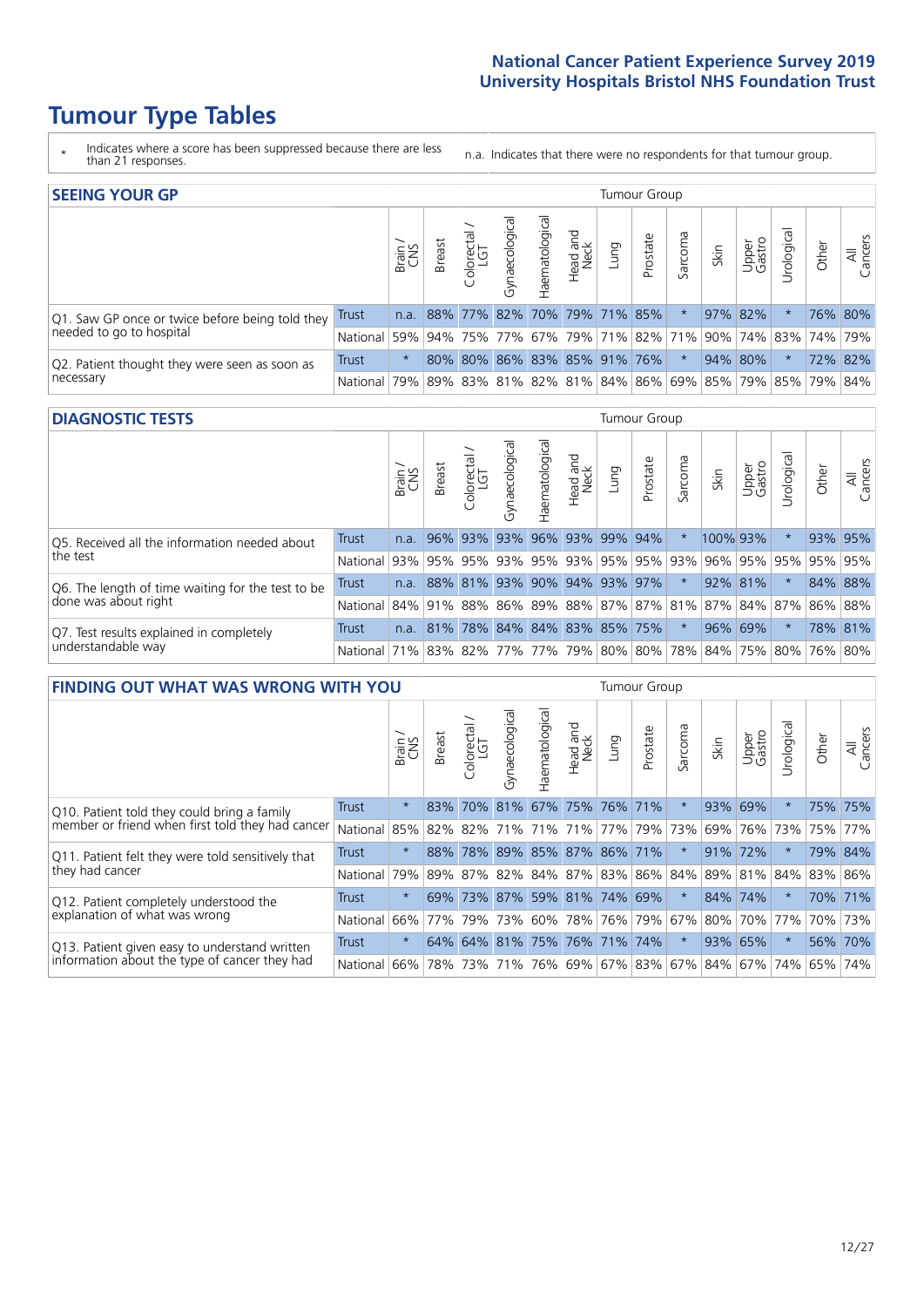## **Tumour Type Tables**

\* Indicates where a score has been suppressed because there are less than 21 responses.

n.a. Indicates that there were no respondents for that tumour group.

| <b>DECIDING THE BEST TREATMENT FOR YOU</b>         |              |         |               |                       |                             |                |                         |                 | <b>Tumour Group</b> |                         |      |                 |            |         |                |
|----------------------------------------------------|--------------|---------|---------------|-----------------------|-----------------------------|----------------|-------------------------|-----------------|---------------------|-------------------------|------|-----------------|------------|---------|----------------|
|                                                    |              | Brain   | <b>Breast</b> | olorectal<br>LGT<br>Ũ | Gynaecological              | Haematological | ead and<br>Neck<br>Head | Lung            | Prostate            | arcoma<br>vĀ            | Skin | Upper<br>Gastro | Jrological | Other   | All<br>Cancers |
| Q14. Patient felt that treatment options were      | <b>Trust</b> | $\star$ | 74%           | 78%                   | 86%                         |                | 86% 92%                 | $ 89\% $        | 81%                 | $\star$                 | 93%  | 81%             | $^\star$   | 73% 82% |                |
| completely explained                               | National     | 85%     | 85%           | 85%                   |                             | 85% 82%        |                         | 87% 84% 83% 83% |                     |                         | 89%  | 81%             | 83%        | 79% 83% |                |
| Q15. Patient felt possible side effects were       | Trust        | $\star$ |               | 67% 64%               |                             |                | 67% 75% 73%             |                 | 79% 76%             |                         | 87%  | 67%             |            | 77% 73% |                |
| definitely explained in an understandable way      | National     | 69%     | 74%           | 76%                   |                             | 75% 69%        | 73%                     |                 | 74% 73%             | 73%                     | 77%  | 72%             | 71%        | 70%     | 73%            |
| Q16. Patient definitely given practical advice and | Trust        | $\star$ | 64%           |                       | 56% 67% 71% 66% 73% 58%     |                |                         |                 |                     | $\ast$                  | 89%  | 57%             | $\star$    | 70% 67% |                |
| support in dealing with side effects of treatment  | National     | 63%     | 70%           | 70%                   |                             | 69% 65%        |                         | 70%   69%   65% |                     | 66%                     | 71%  | 66%             | 63%        | 64% 67% |                |
| Q17. Patient definitely told about side effects    | Trust        | $\star$ |               |                       | 44% 53% 60% 52% 58% 65% 61% |                |                         |                 |                     | $\ast$                  |      | 76% 48%         | $\star$    | 62%     | 56%            |
| that could affect them in the future               | National     | 62%     | 57%           | 59%                   |                             | 56% 51%        | 64%                     |                 | 56% 66%             | 54%                     | 66%  | 53%             | 56%        | 52%     | 57%            |
| Q18. Patient definitely involved as much as they   | Trust        | $\star$ |               |                       | 71% 81% 80% 85% 85% 85% 74% |                |                         |                 |                     | $\star$                 | 88%  | 72%             | $^\star$   | 78% 79% |                |
| wanted in decisions about care and treatment       | National     | 79%     |               | 81% 83%               |                             |                |                         |                 |                     | 81% 80% 81% 81% 84% 81% | 87%  | 79%             | 79%        | 78%     | 81%            |

### **CLINICAL NURSE SPECIALIST (CNS)** Tumour Group

|                                             |              | Brain    | <b>Breast</b> | olorectal<br>LGT<br>U           | $\overline{\sigma}$<br>aecologi<br>Ğ | Haematological | Head and<br>Neck | Lung                            | Prostate | Sarcoma | Skin     | Upper<br>Gastro | rological                           | Other   | All<br>Cancers |
|---------------------------------------------|--------------|----------|---------------|---------------------------------|--------------------------------------|----------------|------------------|---------------------------------|----------|---------|----------|-----------------|-------------------------------------|---------|----------------|
| Q19. Patient given the name of a CNS who    | <b>Trust</b> | $\star$  |               | 97% 85% 91%                     |                                      |                |                  | 95% 92% 97% 94%                 |          |         |          | 90% 93%         |                                     |         | 93% 94%        |
| would support them through their treatment  | National     | 95%      |               | 95% 92%                         |                                      |                |                  | 95% 92% 91% 94% 91% 91% 91% 91% |          |         |          |                 | 93% 85%                             | 89%     | 92%            |
| Q20. Patient found it very or quite easy to | Trust        | $\star$  |               | 75% 82%                         |                                      |                |                  | 96% 88% 91% 85% 83%             |          | $\star$ |          | 100% 83%        |                                     |         | 88% 85%        |
| contact their CNS                           | National     | 86%      |               | 84% 88% 85% 87% 86% 86% 80% 86% |                                      |                |                  |                                 |          |         |          |                 | 90% 85% 83%                         | 83% 85% |                |
| Q21. Patient got understandable answers to  | Trust        | $^\star$ | 81%           | 76%                             | 94%                                  |                |                  | 88% 89% 94% 89%                 |          | $\star$ | 100% 82% |                 | $\star$                             |         | 86% 87%        |
| important questions all or most of the time | National     |          | 82% 87%       | 89%                             | 86%                                  |                |                  |                                 |          |         |          |                 | 89% 88% 86% 87% 87% 93% 86% 87% 86% |         | 87%            |

| <b>SUPPORT FOR PEOPLE WITH CANCER</b>                                                             |              |         |               |                        |                             |                |                        |      | Tumour Group |         |          |                 |           |          |                |
|---------------------------------------------------------------------------------------------------|--------------|---------|---------------|------------------------|-----------------------------|----------------|------------------------|------|--------------|---------|----------|-----------------|-----------|----------|----------------|
|                                                                                                   |              | Brain   | <b>Breast</b> | olorectal.<br>LGT<br>Ũ | Gynaecological              | Haematological | ad and<br>Neck<br>Head | Lung | Prostate     | Sarcoma | Skin     | Upper<br>Gastro | Jrologica | Other    | All<br>Cancers |
| Q22. Hospital staff gave information about<br>support or self-help groups for people with         | <b>Trust</b> | $\star$ | 97%           | 87%                    | 95%                         | 90%            | 95%                    | 96%  | 86%          | $\star$ | 100% 94% |                 | $^\star$  | 93%      | 94%            |
| cancer                                                                                            | National     | 92%     | 92%           | 88%                    | 87%                         | 86%            |                        |      | 88% 87% 91%  | 86%     | 90%      | 88%             | 81%       | 83%      | 88%            |
| Q23. Hospital staff discussed or gave information<br>about the impact cancer could have on day to | Trust        | $\star$ | 82%           | 80%                    |                             | 84% 85% 88%    |                        | 91%  | $\star$      | $\star$ | $\star$  | 86%             | $\star$   |          | 81% 85%        |
| day activities                                                                                    | National     | 84%     |               | 86% 85%                | 82% 84% 84% 83%             |                |                        |      | 88%          | 81%     | 86%      | 83%             | 78%       | 79%      | 84%            |
| Q24. Hospital staff gave information on getting                                                   | Trust        | $\star$ |               | 65% 68%                | 69%                         |                | 68% 76%                | 79%  | $\star$      | $\star$ | $\star$  | 64%             | $^\star$  |          | 63% 69%        |
| financial help or possible benefits                                                               | National     | 78%     |               | 68% 61%                |                             | 66% 61% 67%    |                        | 72%  | 55%          | 64%     | 60%      | 64%             | 47%       | 59%      | 63%            |
| Q25. Hospital staff told patient they could get                                                   | Trust        | $\star$ |               | 82% 89%                | 100% 88% 97%                |                |                        | 89%  | $\star$      | $\star$ | $\ast$   | 81%             | $^\star$  |          | 78% 85%        |
| free prescriptions                                                                                | National     | 82%     |               |                        | 81% 83% 79% 87% 84% 86% 80% |                |                        |      |              |         | 78% 71%  | 84%             | 73%       | $ 81\% $ | 82%            |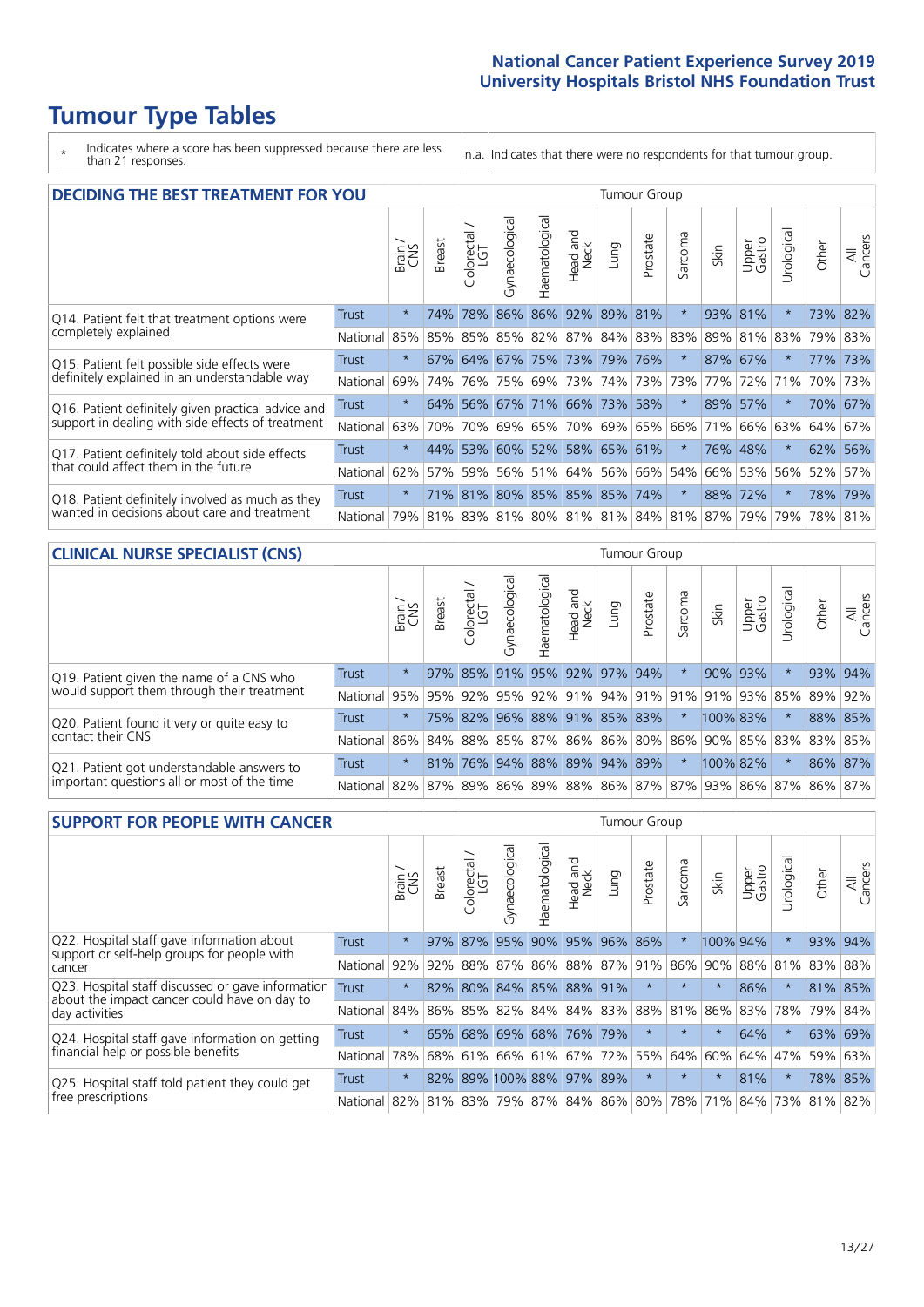## **Tumour Type Tables**

- \* Indicates where a score has been suppressed because there are less than 21 responses.
- n.a. Indicates that there were no respondents for that tumour group.

| <b>OPERATIONS</b>                                |              |            |               |                   |                    |                |                  |          | <b>Tumour Group</b> |         |                             |                 |                       |         |                |
|--------------------------------------------------|--------------|------------|---------------|-------------------|--------------------|----------------|------------------|----------|---------------------|---------|-----------------------------|-----------------|-----------------------|---------|----------------|
|                                                  |              | Brain      | <b>Breast</b> | Colorectal<br>LGT | ᠊ᢛ<br>Gynaecologic | Haematological | Head and<br>Neck | Fung     | Prostate            | Sarcoma | Skin                        | Upper<br>Gastro | $\sigma$<br>Irologica | Other   | All<br>Cancers |
| Q27. Beforehand, patient had all the information | Trust        | $\star$    |               | 100% 98%          | 96%                |                |                  | 97% 100% | $\star$             | $\ast$  | 100% 96%                    |                 |                       | 94% 97% |                |
| needed about the operation                       | National     | 96%        |               | 97% 96%           |                    | 96% 94%        |                  |          |                     |         | 96% 95% 97% 95% 96%         |                 | 96% 95% 95% 96%       |         |                |
| Q28. Afterwards, staff completely explained how  | <b>Trust</b> | $\star$    |               | 77% 81% 83%       |                    | $\star$        |                  | 91% 84%  | $\star$             | $\ast$  | 86%                         | 69%             |                       |         | 74% 81%        |
| operation had gone in understandable way         | National I   | <b>76%</b> |               | 79% 83%           |                    |                |                  |          |                     |         | 79% 78% 79% 79% 78% 80% 82% |                 | 79%   76%   77%   79% |         |                |

#### **HOSPITAL CARE AS AN INPATIENT** Tumour Group

|                                                                                                  |                                                          | Brain | <b>Breast</b>                | $\frac{\text{Colored}}{\text{LGT}}$ | Gynaecological | Haematological          | Head and<br>Neck | Lung        | Prostate | Sarcoma | Skin    | Upper<br>Gastro | Urological | Other   | Cancers<br>$\overline{\overline{z}}$ |
|--------------------------------------------------------------------------------------------------|----------------------------------------------------------|-------|------------------------------|-------------------------------------|----------------|-------------------------|------------------|-------------|----------|---------|---------|-----------------|------------|---------|--------------------------------------|
| Q30. Hospital staff didn't talk in front of patient                                              | Trust                                                    | n.a.  | 79%                          | 72%                                 | 74%            | 89%                     | 76% 85%          |             | $\star$  | $\star$ | $\star$ | 82%             | $\star$    | 81% 80% |                                      |
| as if patient wasn't there                                                                       | National                                                 | 81%   | 86%                          | 81%                                 | 83%            |                         |                  | 84% 83% 81% | 88%      | 86%     | 86%     | 81%             | 83%        | 82% 84% |                                      |
| 031. Patient had confidence and trust in all                                                     | <b>Trust</b>                                             | n.a.  | 77%                          | 78%                                 |                | 89% 90% 94% 89%         |                  |             | $\star$  | $\star$ | $\star$ | 92%             | $\star$    | 83% 86% |                                      |
| doctors treating them                                                                            | National                                                 | 82%   | 83%                          | 85%                                 |                | 83% 82%                 |                  | 87% 83%     | 89%      | 86%     | 85%     |                 | 81% 85%    | 80% 84% |                                      |
| Q32. Patient's family or someone close definitely                                                | <b>Trust</b>                                             | n.a.  |                              |                                     |                | 66% 53% 80% 80% 76% 75% |                  |             | $\star$  | $\star$ | $\star$ | 68%             | $\star$    | 63% 70% |                                      |
| felt able to talk to a doctor                                                                    | National                                                 | 67%   | 72%                          | 73%                                 | 72%            | 74%                     |                  | 75% 74%     | 72%      | 71%     | 74%     | 73%             | 71%        | 69% 72% |                                      |
| Q33. Patient had confidence and trust in all the                                                 | <b>Trust</b>                                             | n.a.  | 54%                          |                                     |                | 74% 83% 86% 73% 83%     |                  |             | $\star$  | $\star$ | $\ast$  | 68%             | $\star$    | 70% 75% |                                      |
| ward nurses treating them                                                                        | National                                                 | 72%   |                              | 73% 72%                             |                | 71% 77%                 |                  | 75% 77%     | 79%      | 74%     | 75%     |                 | 73% 77%    | 69% 74% |                                      |
| Q34. Patient thought there were always or nearly                                                 | <b>Trust</b>                                             | n.a.  | 44%                          |                                     | 73% 80%        | 59% 78% 87%             |                  |             | $\star$  | $\star$ | $\star$ | 68%             | $\star$    | 70% 70% |                                      |
| always enough nurses on duty to care for them                                                    | National                                                 | 68%   |                              | 64% 62%                             |                | 63% 63% 65% 68%         |                  |             | 72%      | 65%     | 70%     |                 | 65% 66%    | 60% 64% |                                      |
| Q35. All hospital staff asked patient what name                                                  | Trust                                                    | n.a.  |                              |                                     |                | 55% 67% 74% 62% 86% 69% |                  |             | $\star$  | $\star$ | $\ast$  | 79%             | $\star$    | 73% 70% |                                      |
| they prefer to be called by                                                                      | National                                                 | 68%   | 62%                          | 74%                                 | 65%            | 72%                     |                  | 71% 76%     | 72%      | 74%     | 70%     | 78%             | 76%        | 69% 71% |                                      |
| Q36. Patient always given enough privacy when                                                    | <b>Trust</b>                                             | n.a.  | 69%                          | 82%                                 | 83%            | 90% 84% 92%             |                  |             | $\star$  | $\star$ | $\star$ | 84%             | $\star$    | 87% 84% |                                      |
| discussing condition or treatment                                                                | National                                                 | 78%   |                              |                                     |                | 84% 85% 81% 86% 87% 84% |                  |             | 88%      | 84%     | 84%     |                 | 84% 85%    | 82% 85% |                                      |
| Q37. Patient definitely found hospital staff to                                                  | <b>Trust</b>                                             | n.a.  | 39%                          | 50%                                 |                | 51% 63% 59% 76%         |                  |             | $\star$  | $\star$ | $\star$ | 47%             | $\star$    | 50% 55% |                                      |
| discuss worries or fears during their inpatient visit                                            | National                                                 | 45%   |                              |                                     |                | 51% 55% 51% 56%         |                  | 52% 49%     | 53%      | 54%     | 51%     |                 | 53% 49%    | 46% 52% |                                      |
| Q38. Hospital staff definitely did everything they                                               | <b>Trust</b>                                             |       | n.a. 82% 84% 94% 96% 82% 86% |                                     |                |                         |                  |             | $\star$  | $\star$ | $\star$ | 85%             | $\star$    | 90% 86% |                                      |
| could to help control pain                                                                       | National                                                 | 85%   | 83%                          |                                     |                | 84% 82% 82% 80% 84%     |                  |             | 85%      | 83%     | 85%     | 82%             | 81%        | 82% 83% |                                      |
| Q39. Patient always felt they were treated with                                                  | <b>Trust</b>                                             | n.a.  | 79%                          |                                     |                | 86% 91% 97% 89% 89%     |                  |             | $\star$  | $\star$ | $\star$ | 89%             | $\star$    | 89% 89% |                                      |
| respect and dignity while in hospital                                                            | National                                                 | 85%   | 87%                          | 87%                                 | 85%            | 89%                     | 87%              | 88%         | 91%      | 89%     | 89%     | 88%             | 90%        | 86%     | 88%                                  |
| Q40. Patient given clear written information<br>about what should or should not do after leaving | <b>Trust</b>                                             | n.a.  | 84%                          | 80%                                 |                | 94% 88% 91% 84%         |                  |             | $\star$  | $\star$ | $\star$ | 74%             | $\star$    | 84% 86% |                                      |
| hospital                                                                                         | National                                                 | 80%   | 89%                          | 86%                                 | 86%            |                         |                  | 83% 87% 82% |          | 91% 85% | 90%     | 82%             | 87%        | 83% 86% |                                      |
| Q41. Hospital staff told patient who to contact<br>if worried about condition or treatment after | <b>Trust</b>                                             | n.a.  | 97%                          | 94%                                 |                | 96% 98% 95% 92%         |                  |             | $\star$  | $\star$ | $\star$ | 89%             | $\star$    | 96% 95% |                                      |
| leaving hospital                                                                                 | National 94% 95% 95% 93% 96% 93% 92% 96% 94% 95% 92% 92% |       |                              |                                     |                |                         |                  |             |          |         |         |                 |            | 93% 94% |                                      |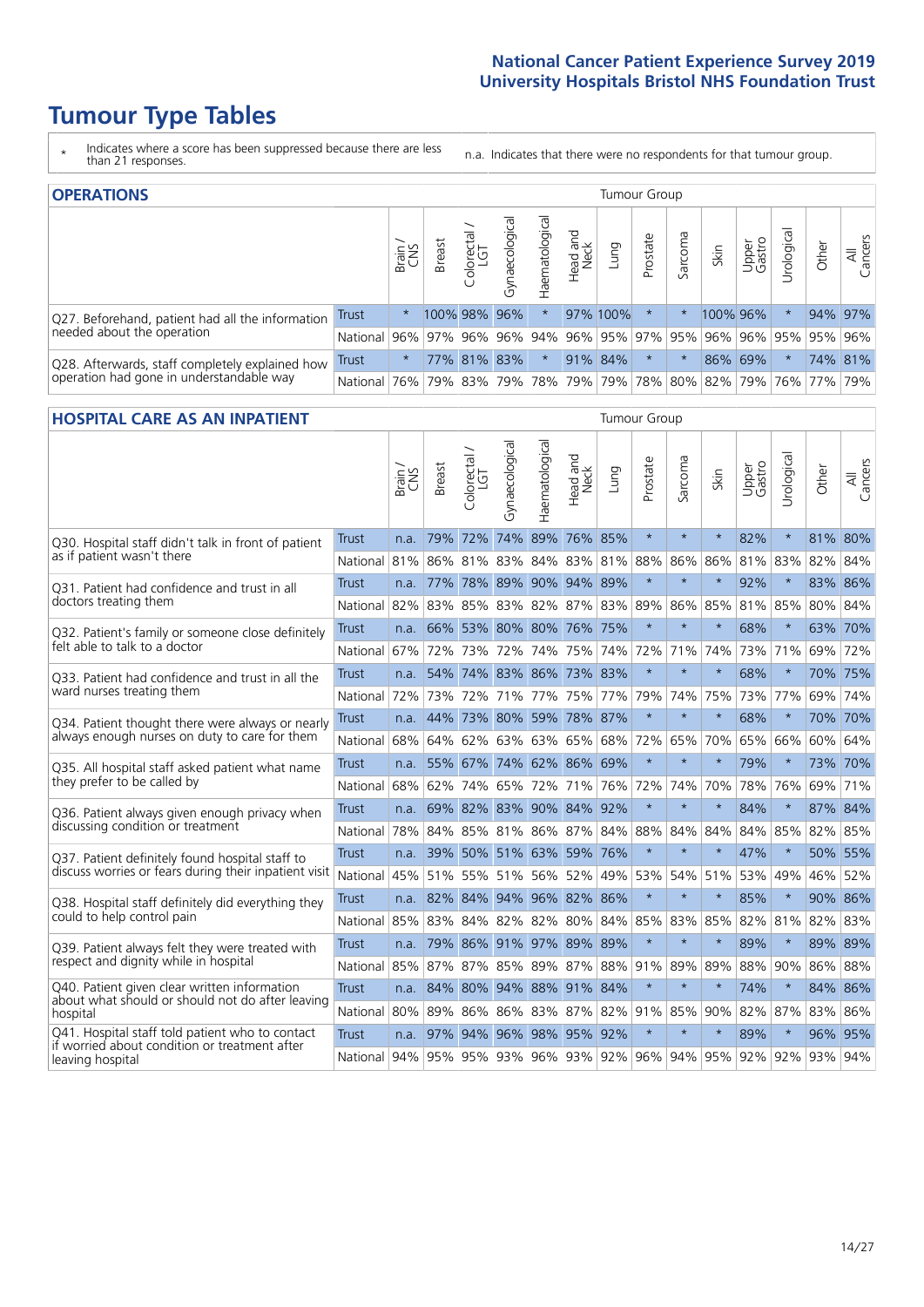## **Tumour Type Tables**

- \* Indicates where a score has been suppressed because there are less than 21 responses.
- n.a. Indicates that there were no respondents for that tumour group.

| <b>HOSPITAL CARE AS A DAY PATIENT / OUTPATIENT</b>                                   |              |         |               |                              |                |                       |                            |         | <b>Tumour Group</b> |         |          |                 |            |         |                |
|--------------------------------------------------------------------------------------|--------------|---------|---------------|------------------------------|----------------|-----------------------|----------------------------|---------|---------------------|---------|----------|-----------------|------------|---------|----------------|
|                                                                                      |              | Brain   | <b>Breast</b> | ー<br>olorectal /<br>LGT<br>Ũ | Gynaecological | <b>Haematological</b> | and<br><b>Neck</b><br>Head | Lung    | Prostate            | Sarcoma | Skin     | Upper<br>Gastro | Urological | Other   | All<br>Cancers |
| Q43. Patient definitely found hospital staff to                                      | <b>Trust</b> | $\star$ | 53%           | 72%                          | 71%            | 76%                   | 72%                        | 79%     | 57%                 | $\star$ | $\star$  | 67%             | $\star$    | 63%     | 68%            |
| discuss worries or fears during their outpatient or<br>day case visit                | National     | 66%     | 68%           | 73%                          | 70%            | 73%                   | 72%                        | 70%     | 74%                 | 72%     | 72%      | 71%             | 67%        | 68%     | 71%            |
| Q44. Cancer doctor had the right documents at                                        | Trust        | $\star$ | 96%           | 95%                          |                | 96% 94% 100% 99%      |                            |         | 96%                 | $\star$ | 100% 96% |                 |            | 93%     | 96%            |
| patient's last outpatient appointment                                                | National     | 94%     | 96%           | 96%                          |                | 96% 97%               |                            | 96% 96% | 96%                 | 96%     | 96%      | 94%             | 96%        | 95%     | 96%            |
| Q46. Beforehand patient completely had                                               | <b>Trust</b> | $\star$ | 86%           |                              | 76%            | $\star$               |                            | 93% 81% | $\star$             | $\star$ | $\star$  | 76%             | $\star$    | 83% 83% |                |
| all information needed about radiotherapy<br>treatment                               | National     | 91%     | 88%           | 83%                          | 88%            | 84%                   |                            | 86% 86% | 88%                 | 88%     | 84%      | 86%             | 83%        | 84% 86% |                |
| Q47. Patient completely given understandable                                         | Trust        | $\star$ | 59%           |                              |                | $\star$               | 65%                        | $\star$ | $\star$             | $\star$ | $\star$  | 46%             | $^\star$   | 61%     | 60%            |
| information about whether radiotherapy was<br>working                                | National     | 56%     | 60%           | 57%                          | 61%            | 62%                   | 63%                        | 59%     | 60%                 | 67%     | 57%      | 52%             | 59%        | 59%     | 60%            |
| Q49. Beforehand patient completely had all                                           | <b>Trust</b> | $\star$ | 77%           | 77%                          | 84%            | 90%                   | $\star$                    | 91%     | $\star$             | $\star$ |          | 75%             | $^\star$   | 80% 82% |                |
| information needed about chemotherapy<br>treatment                                   | National     | 80%     | 82%           | 86%                          | 87%            | 85%                   | 79%                        | 84%     | 86%                 | 86%     | 90%      | 84%             | 85%        | 85% 84% |                |
| Q50. Patient given enough information about<br>whether chemotherapy was working in a | Trust        | $\star$ | 59%           | 47%                          | 64%            | 86%                   | $\star$                    | 67%     | $\star$             | $\star$ | $\ast$   | 55%             | $^\star$   | 68%     | 66%            |
| completely understandable way                                                        | National     | 54%     | 62%           | 64%                          | 68%            | 75%                   |                            | 57% 67% | 66%                 | 71%     | 79%      | 61%             | 68%        | 69%     | 68%            |

#### **HOME CARE AND SUPPORT** Tumour Group

|                                                                                              |              | Brain   | <b>Breast</b> | Colorectal<br>LGT | $\overline{\sigma}$<br>Gynaecologic | Haematological | Head and<br>Neck | <b>Lung</b>     | Prostate | Sarcoma | Skin                                | Upper<br>Gastro | Urological  | Other   | All<br>Cancers |
|----------------------------------------------------------------------------------------------|--------------|---------|---------------|-------------------|-------------------------------------|----------------|------------------|-----------------|----------|---------|-------------------------------------|-----------------|-------------|---------|----------------|
| Q51. Hospital staff definitely gave family or<br>someone close all the information needed to | <b>Trust</b> | $\star$ |               | 53% 53%           | 55%                                 |                |                  | 69% 77% 68% 64% |          |         | 71%                                 | 58%             | $^\star$    | 63%     | 62%            |
| help care at home                                                                            | National     | 58%     |               | 58% 63%           |                                     |                |                  |                 |          |         | 57% 62% 67% 59% 61% 62% 65%         | 60% 59%         |             | 55%     | 60%            |
| Q52. Patient definitely given enough support                                                 | Trust        | $\star$ |               | 42% 38%           |                                     |                |                  | 58% 34% 81% 61% | $\star$  | $\star$ |                                     | 43%             | $\star$     | 49% 49% |                |
| from health or social services during treatment                                              | National     | 42%     |               |                   |                                     |                |                  |                 |          |         | 52% 60% 45% 51% 59% 50% 48% 53% 57% |                 | 54% 48% 51% |         | 52%            |
| Q53. Patient definitely given enough support                                                 | Trust        | $\star$ |               | 27% 21%           |                                     | 57% 33% 77%    |                  | 53%             | $\star$  | $\star$ | $\star$                             | 42%             | $\star$     | 50% 44% |                |
| from health or social services after treatment                                               | National     | 39%     | 41% 53%       |                   |                                     |                |                  | 39% 43% 56% 40% | 46%      |         | 48% 59%                             | 47%             | 44%         | 44%     | 45%            |

| <b>CARE FROM YOUR GENERAL PRACTICE</b>                                                                     |              |         |               |                        |               |                     | Tumour Group     |      |                             |         |      |                 |                                                                 |         |                |
|------------------------------------------------------------------------------------------------------------|--------------|---------|---------------|------------------------|---------------|---------------------|------------------|------|-----------------------------|---------|------|-----------------|-----------------------------------------------------------------|---------|----------------|
|                                                                                                            |              | Brain,  | <b>Breast</b> | ー<br>Colorectal<br>LGT | Gynaecologica | ক<br>Haematologic   | Head and<br>Neck | Lung | Prostate                    | Sarcoma | Skin | Upper<br>Gastro | Φ<br>Urologica                                                  | Other   | All<br>Cancers |
| Q54. GP given enough information about<br>patient's condition and treatment                                | Trust        | $\star$ |               | 97% 93%                |               | 97% 98% 93% 98% 94% |                  |      |                             |         | 94%  | 98%             | $\star$                                                         | 95% 96% |                |
|                                                                                                            | National 91% |         |               | 96% 95%                |               |                     |                  |      | 95% 96% 94% 94% 96% 94% 96% |         |      |                 | 93% 95% 94% 95%                                                 |         |                |
| Q55. General practice staff definitely did<br>everything they could to support patient during<br>treatment | Trust        | $\star$ |               | 54% 62%                |               | 60% 61% 61% 76% 70% |                  |      |                             | $\star$ |      | 67%             |                                                                 | 66% 63% |                |
|                                                                                                            | National 55% |         |               | 58% 59%                |               |                     |                  |      |                             |         |      |                 | 56%   56%   59%   56%   64%   56%   65%   59%   59%   55%   58% |         |                |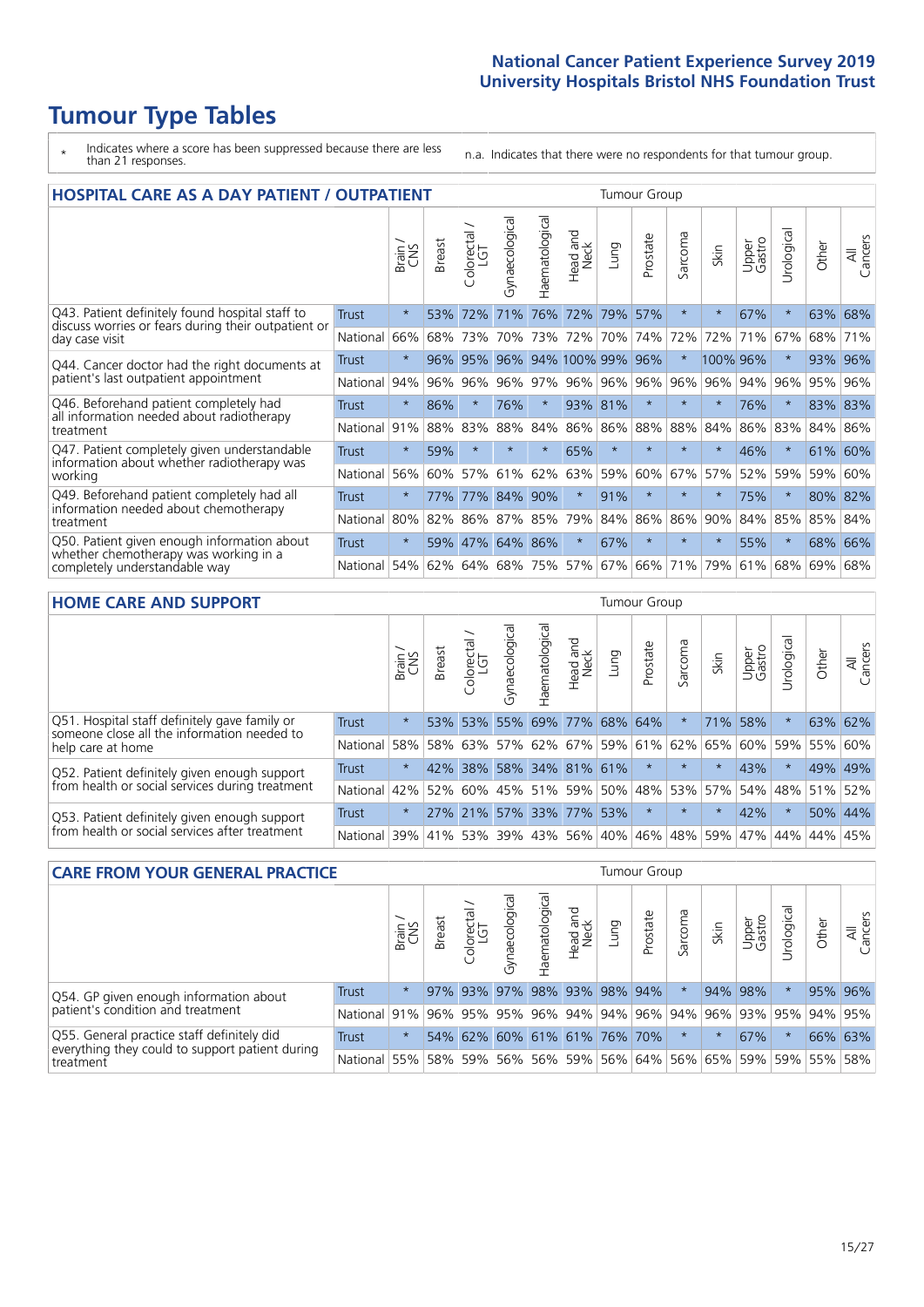## **Tumour Type Tables**

- \* Indicates where a score has been suppressed because there are less than 21 responses.
- n.a. Indicates that there were no respondents for that tumour group.

#### **YOUR OVERALL NHS CARE** THE TWO CONTROLLER THE THE THROUP CHANGE THE TUMOUR GROUP

|                                                                  | Brain   | <b>Breast</b> | olorectal.<br>LGT<br>Ü | Gynaecological | Haematological | Head and<br>Neck | Lung                                                                                 | Prostate | Sarcoma                                                    | Skin | Upper<br>Gastro | Urologica | Other   | All<br>Cancers |
|------------------------------------------------------------------|---------|---------------|------------------------|----------------|----------------|------------------|--------------------------------------------------------------------------------------|----------|------------------------------------------------------------|------|-----------------|-----------|---------|----------------|
| <b>Trust</b>                                                     | $\star$ | 60%           | 66%                    | 84%            | 76%            | 86%              |                                                                                      | 76%      | $\star$                                                    | 87%  | 72%             |           | 77%     | 74%            |
| National                                                         | 60%     | 73%           | 73%                    | 69%            |                |                  | 73%                                                                                  | 75%      | 70%                                                        | 79%  | 69%             | 74%       | 68%     | 73%            |
| <b>Trust</b>                                                     | n.a.    | 33%           | $30\%$                 | 43%            |                |                  |                                                                                      |          | $\ast$                                                     | 48%  |                 |           | 23% 34% |                |
| National                                                         | 36%     | 41%           | 40%                    | 34%            | 36%            | 39%              | 36%                                                                                  | 40%      | 34%                                                        | 44%  | 36%             | 33%       | 31%     | 38%            |
| <b>Trust</b><br>Q58. Overall the administration of care was good | $\star$ | 83%           | 82%                    | 90%            | 90%            |                  |                                                                                      |          | $\star$                                                    | 88%  | 88%             |           | 91%     | 88%            |
| National                                                         | 85%     |               | 88%                    | 87%            |                |                  |                                                                                      |          | 88%                                                        | 90%  |                 |           | 87%     | 89%            |
| <b>Trust</b>                                                     | $\star$ | 59%           | 60%                    |                |                |                  |                                                                                      |          | $\star$                                                    | 88%  | 63%             | $\star$   | 69% 67% |                |
| National                                                         | 58%     | 68%           | 73%                    | 66%            |                |                  | 71%                                                                                  | 76%      | 68%                                                        | 73%  | 66%             | 75%       | 64%     | 69%            |
| <b>Trust</b>                                                     | $\star$ | 38%           | 54%                    | 33%            |                |                  |                                                                                      | 56%      | $\ast$                                                     | 31%  | 42%             |           | 42%     | 42%            |
| National                                                         | 42%     | 30%           | 32%                    | 31%            |                |                  |                                                                                      |          | 36%                                                        | 20%  | 36%             | 21%       | 32%     | 30%            |
| <b>Trust</b>                                                     | $\star$ | 8.6           | 8.4                    | 8.8            | 9.0            | 9.2              | 9.1                                                                                  | 9.0      | $\star$                                                    | 9.1  | 8.9             | $\star$   | 8.9     | 8.8            |
| National                                                         | 8.6     | 8.9           | 8.8                    | 8.7            | 8.9            | 8.8              | 8.8                                                                                  | 8.8      | 8.8                                                        | 8.9  | 8.7             | 8.7       | 8.7     | 8.8            |
|                                                                  |         |               |                        | 90%            |                |                  | 75% 73%<br>32% 35%<br>98%<br>91% 90%<br>64% 58% 88%<br>66% 71%<br>48% 37%<br>33% 21% | 81%      | 37% 37%<br>89% 86%<br>90% 88%<br>77% 79%<br>46%<br>34% 31% |      |                 | 37%       | 86% 85% |                |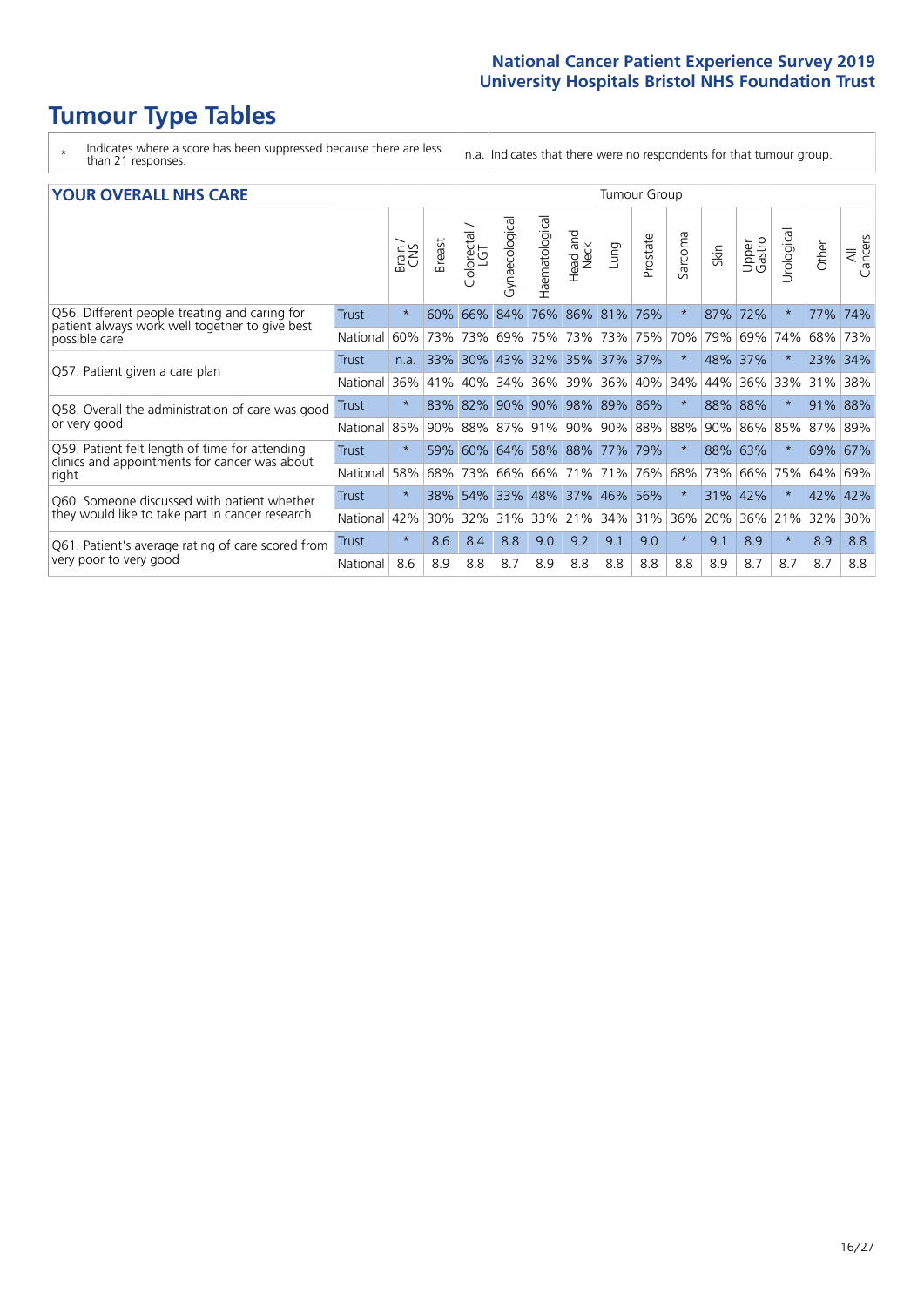## **Year on Year Charts**





#### **DIAGNOSTIC TESTS**





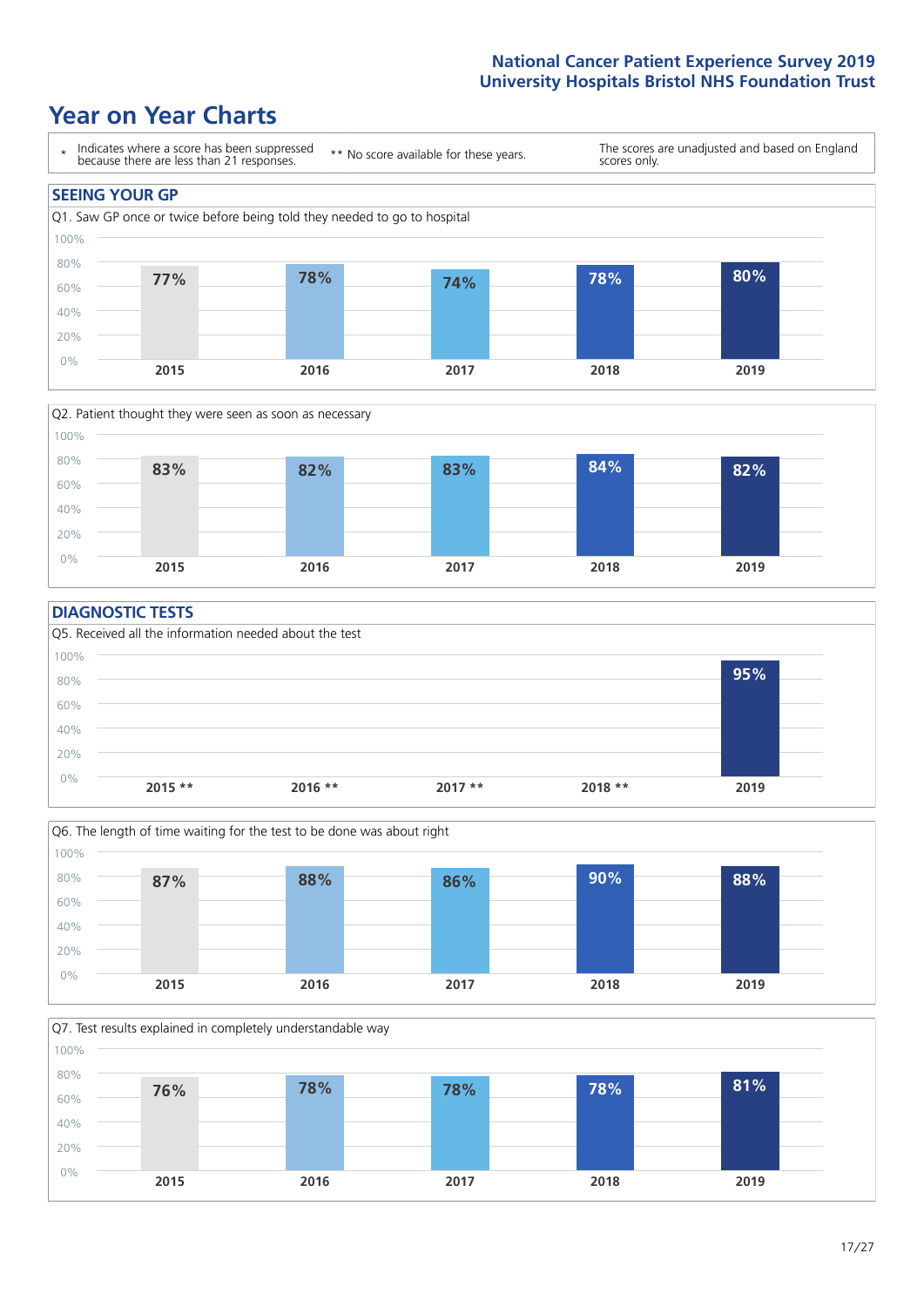## **Year on Year Charts**









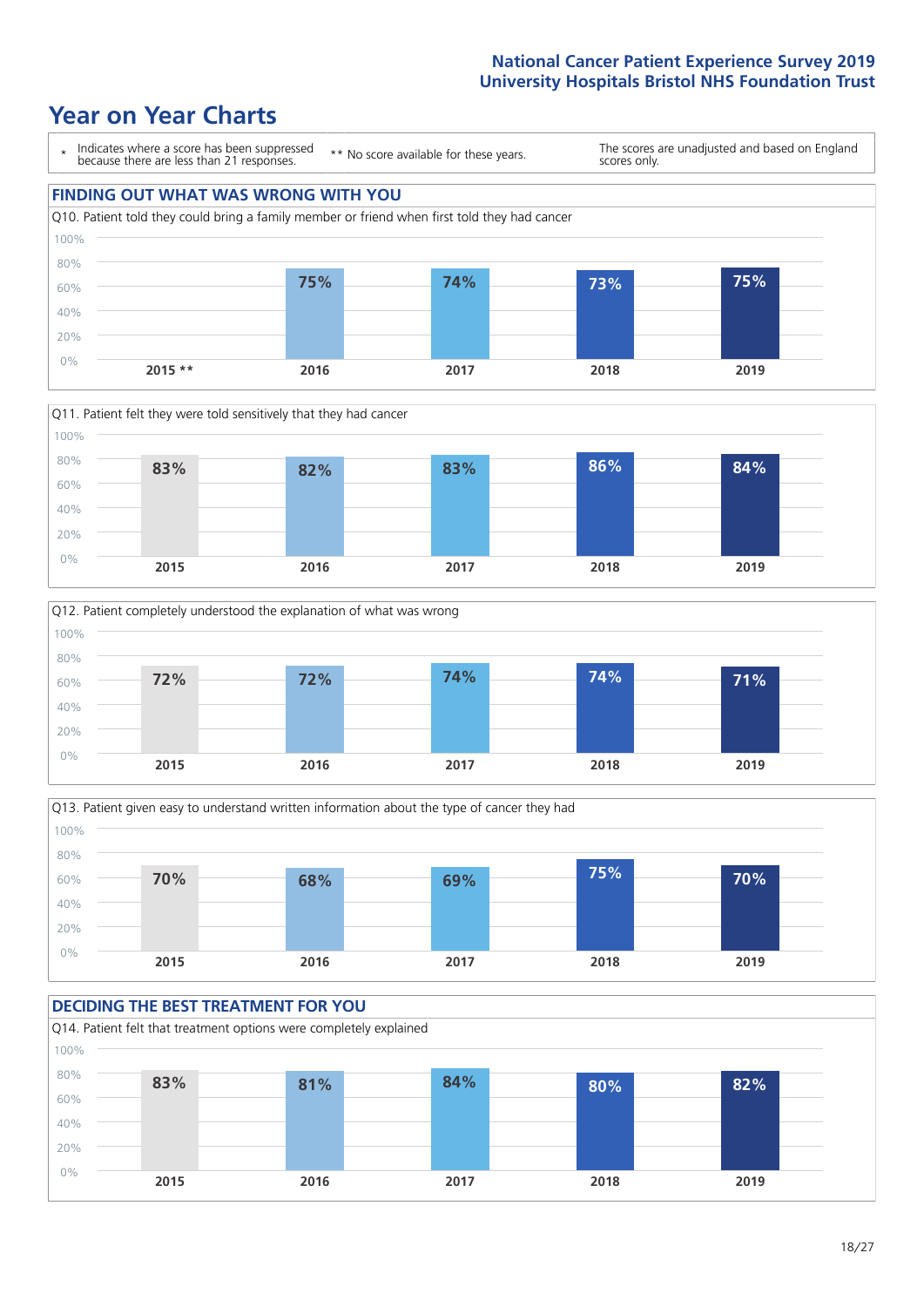## **Year on Year Charts**







Q18. Patient definitely involved as much as they wanted in decisions about care and treatment  $0%$ 20% 40% 60% 80% 100% **2015 \*\* 2016 \*\* 2017 \*\* 2018 \*\* 2019 79%**

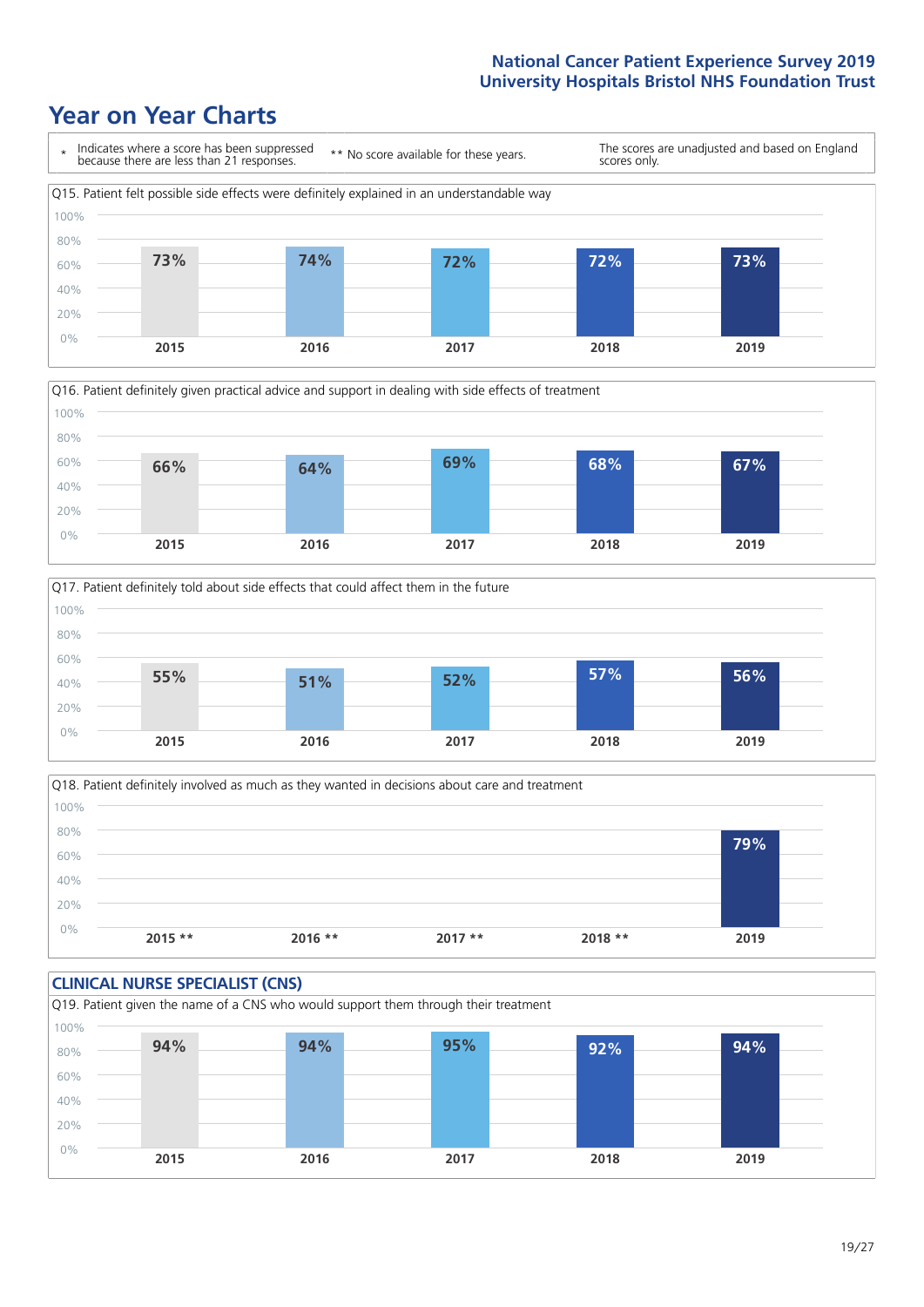## **Year on Year Charts**

0%









**2015 2016 2017 2018 2019**

Q24. Hospital staff gave information on getting financial help or possible benefits 20% 40% 60% 80% 100% **60% 59% 65% 68% 69%**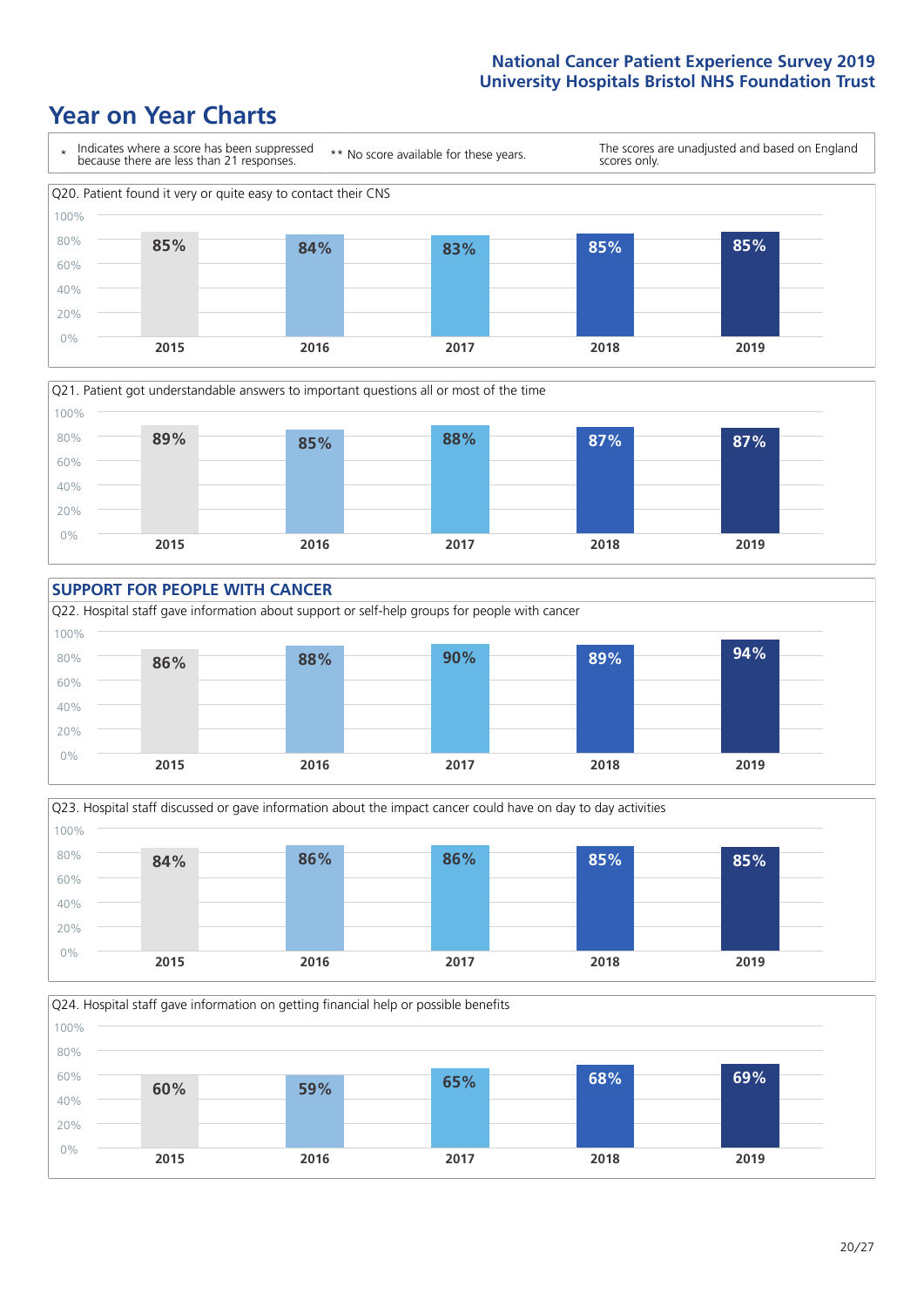### **Year on Year Charts**



#### **OPERATIONS**





### **HOSPITAL CARE AS AN INPATIENT** Q30. Hospital staff didn't talk in front of patient as if patient wasn't there 0% 20% 40% 60% 80% 100% **2015 \*\* 2016 \*\* 2017 \*\* 2018 \*\* 2019 80%**

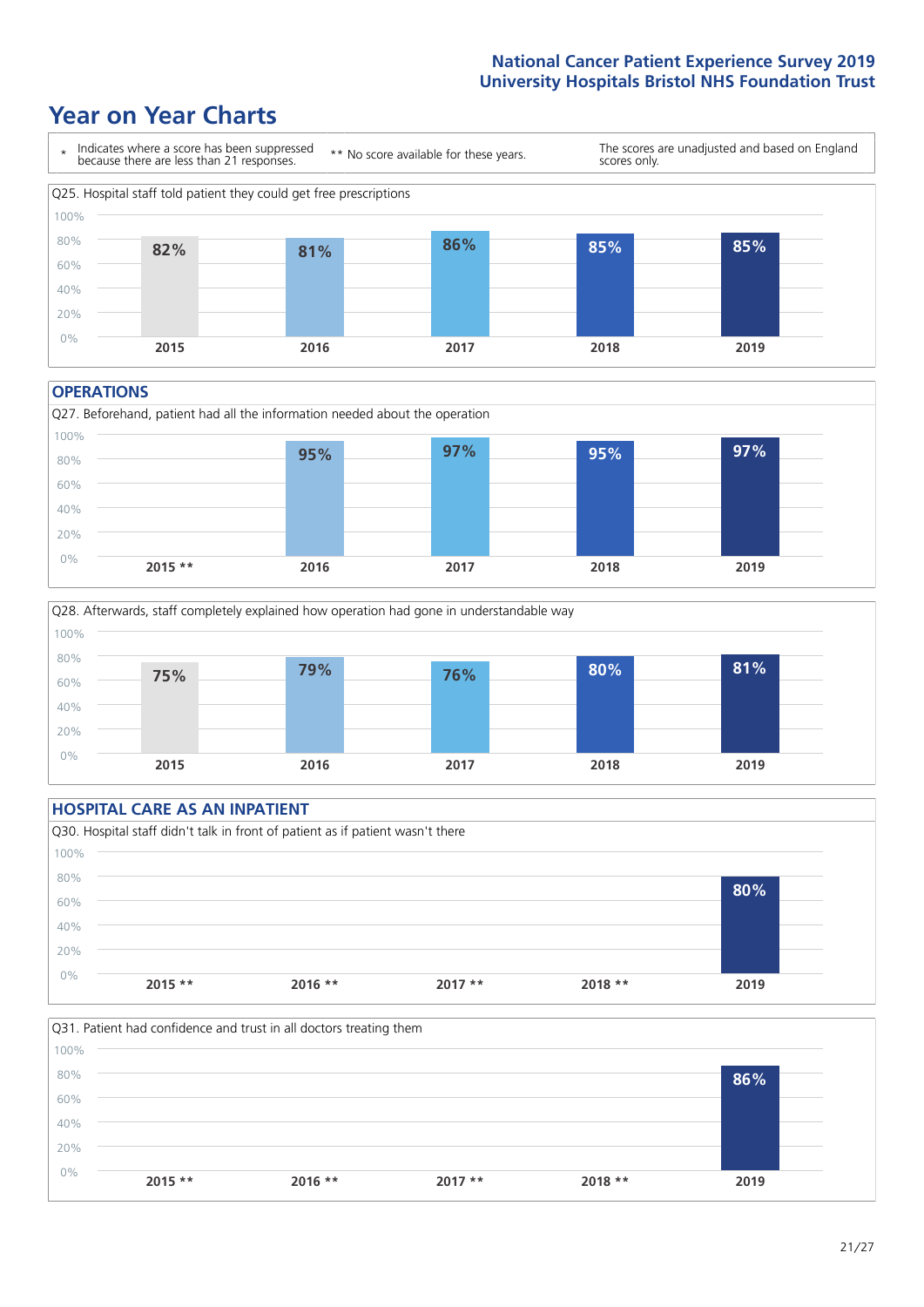## **Year on Year Charts**









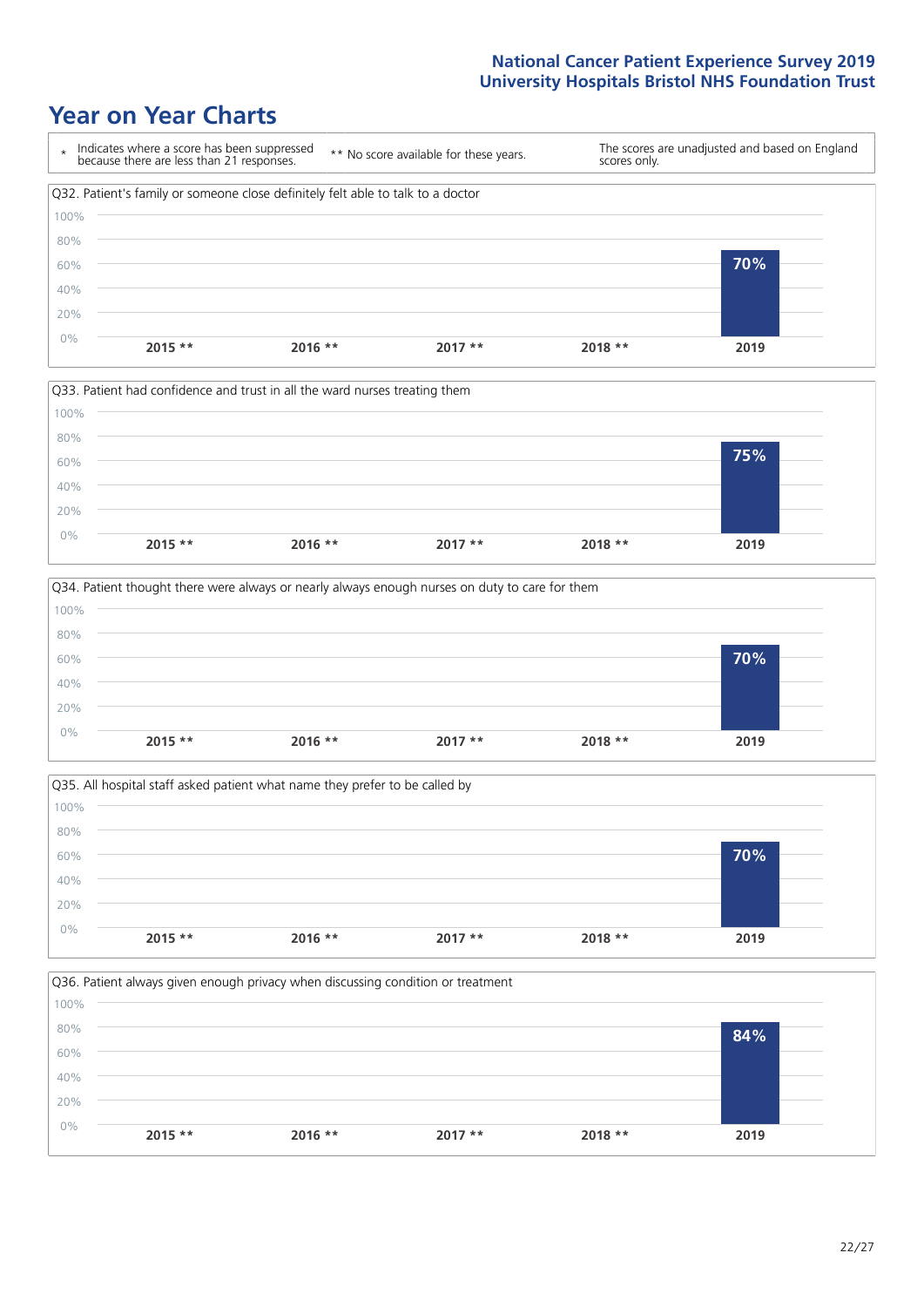## **Year on Year Charts**









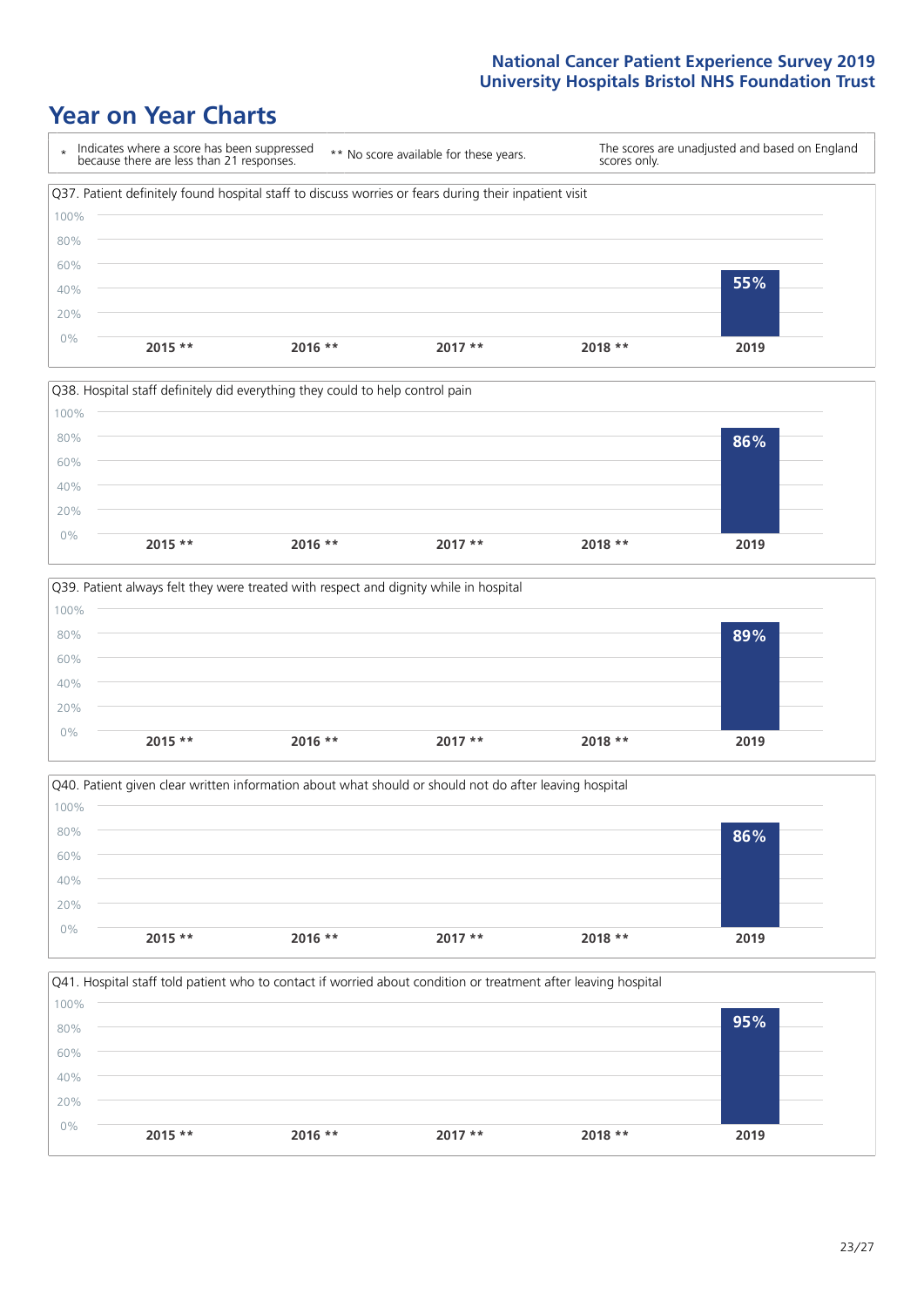## **Year on Year Charts**

\* Indicates where a score has been suppressed because there are less than 21 responses. \*\* No score available for these years. The scores are unadjusted and based on England scores only. **HOSPITAL CARE AS A DAY PATIENT / OUTPATIENT** Q43. Patient definitely found hospital staff to discuss worries or fears during their outpatient or day case visit 0% 20% 40% 60% 80% 100% **2015 2016 2017 2018 2019 67% 68% 71% 70% 68%**







Q49. Beforehand patient completely had all information needed about chemotherapy treatment 0% 20% 40% 60% 80% 100% **2015 2016 2017 2018 2019 82% 81% 82% 83% 82%**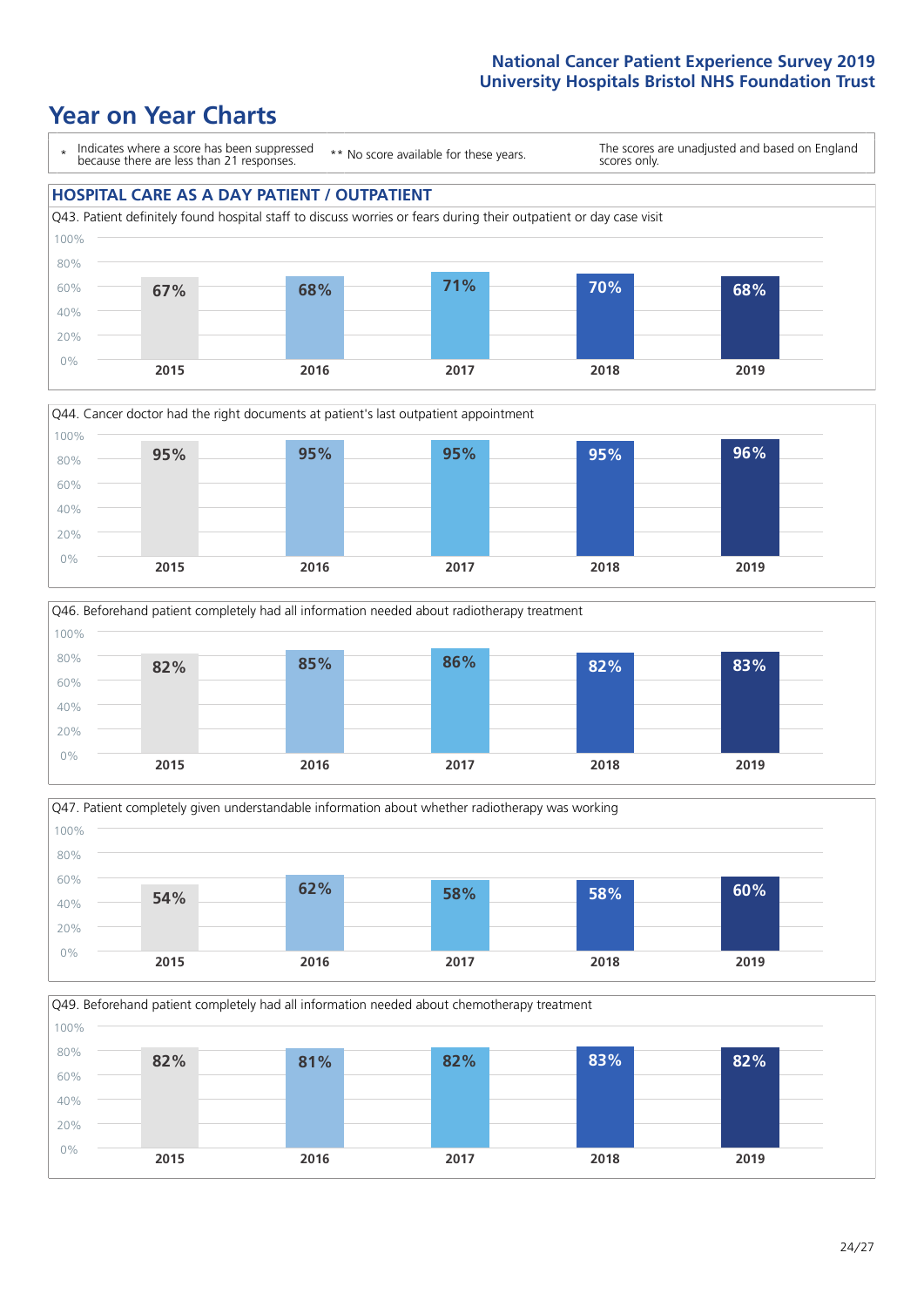## **Year on Year Charts**



#### **HOME CARE AND SUPPORT**







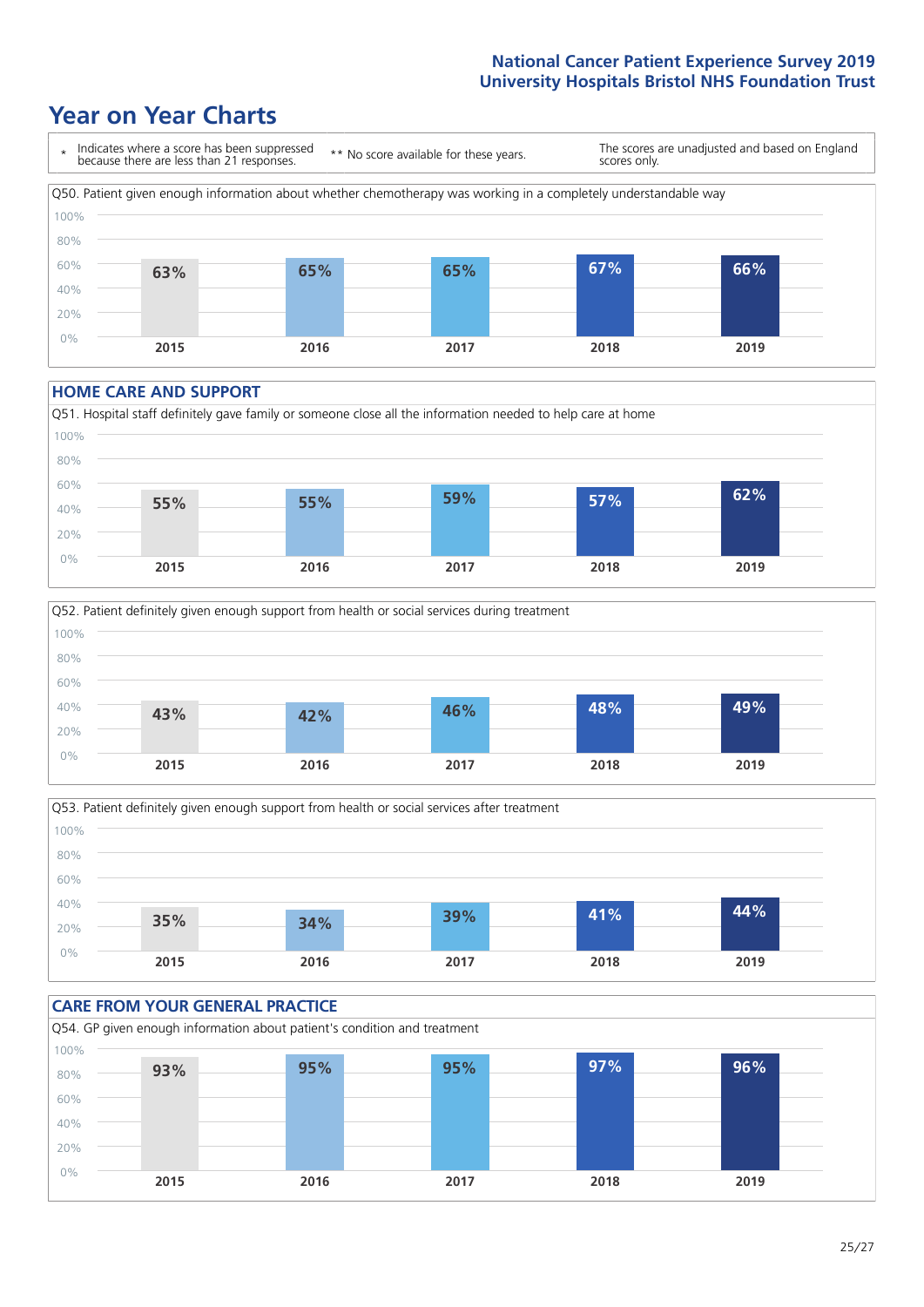## **Year on Year Charts**



#### **YOUR OVERALL NHS CARE**







Q59. Patient felt length of time for attending clinics and appointments for cancer was about right